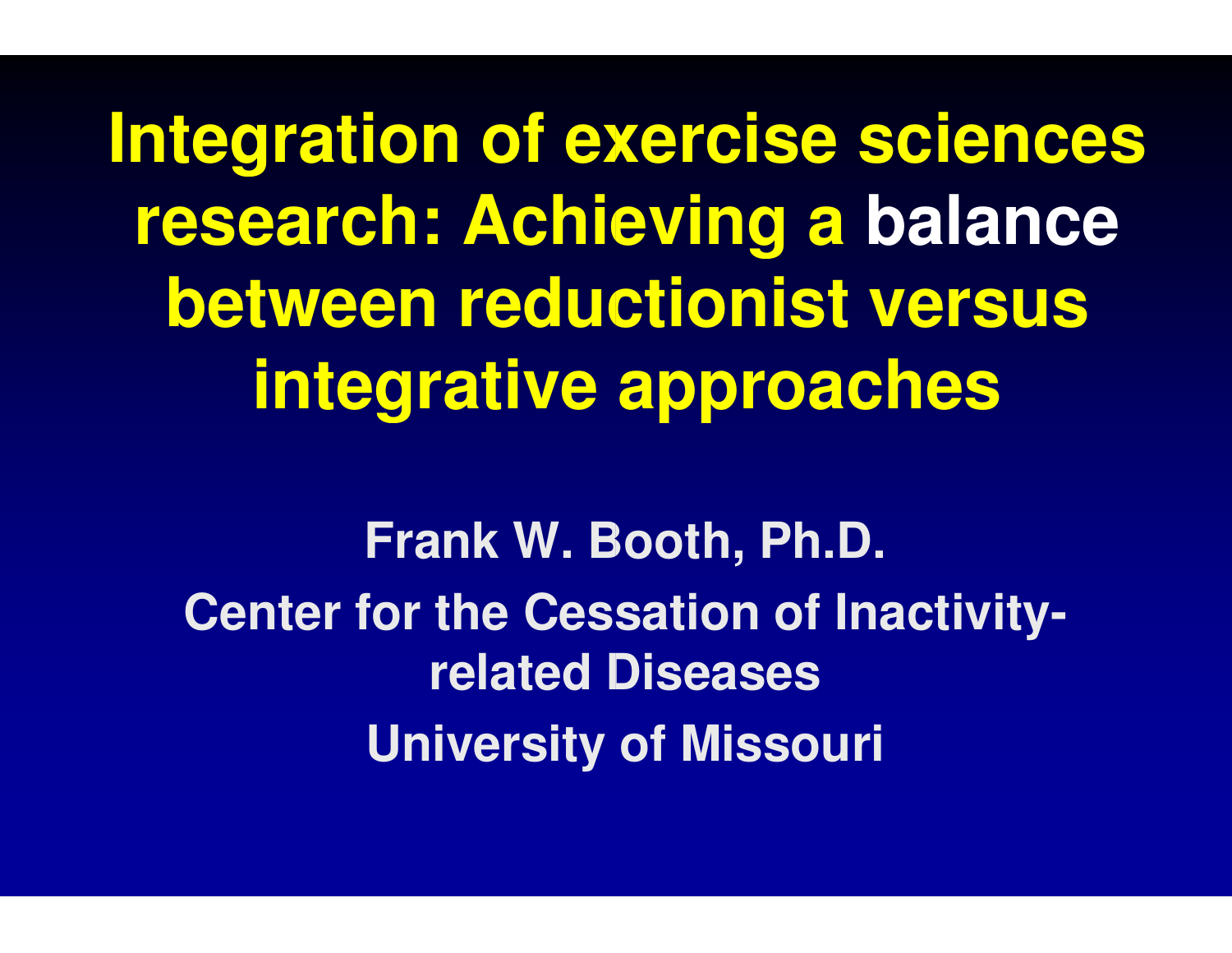**The theme of this talk will be that exercise sciences will badly miss achieving a balance between reductionistic versus integrative approaches under the current NIH plan to reorganize NIH study sections**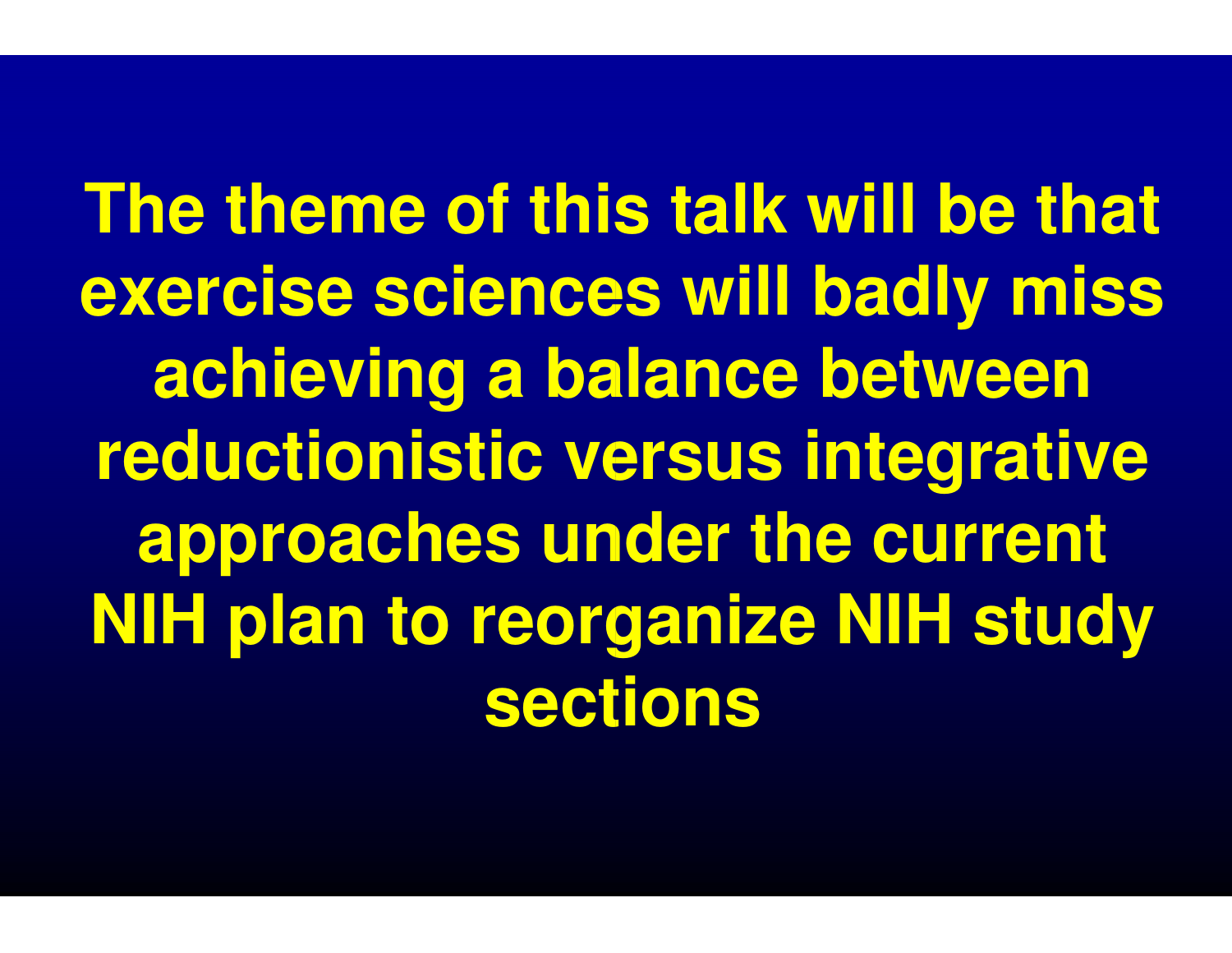$\bullet$ • NIH has proposed to deemphasize exercise sciences in their reorganization of study sections

NIH wants to score exercise grants in multiple study sections whose mentality does not appreciate the balance between reductionism and integration in exercise to score exercise grants against grants better appreciated by the group dynamics of that study section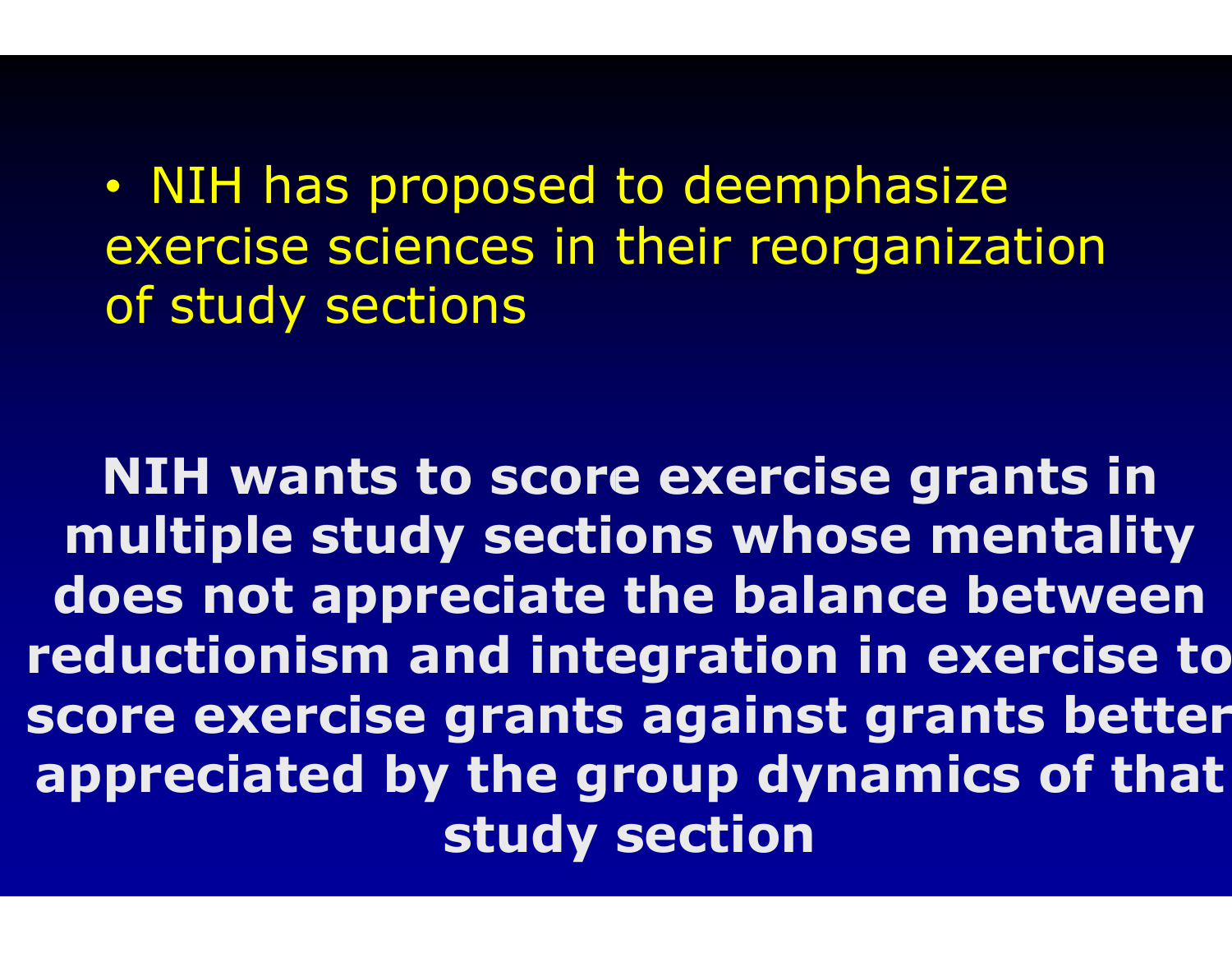One site of the NIH show stopper is theCenter for Scientific Review (CSR), which provides staff support to the Office of the NIH Director in the **formulation of grant application review policies** and procedures.

**Dr. Ellie Ehrenfeld is director of the Center for Scientific Review at NIH.**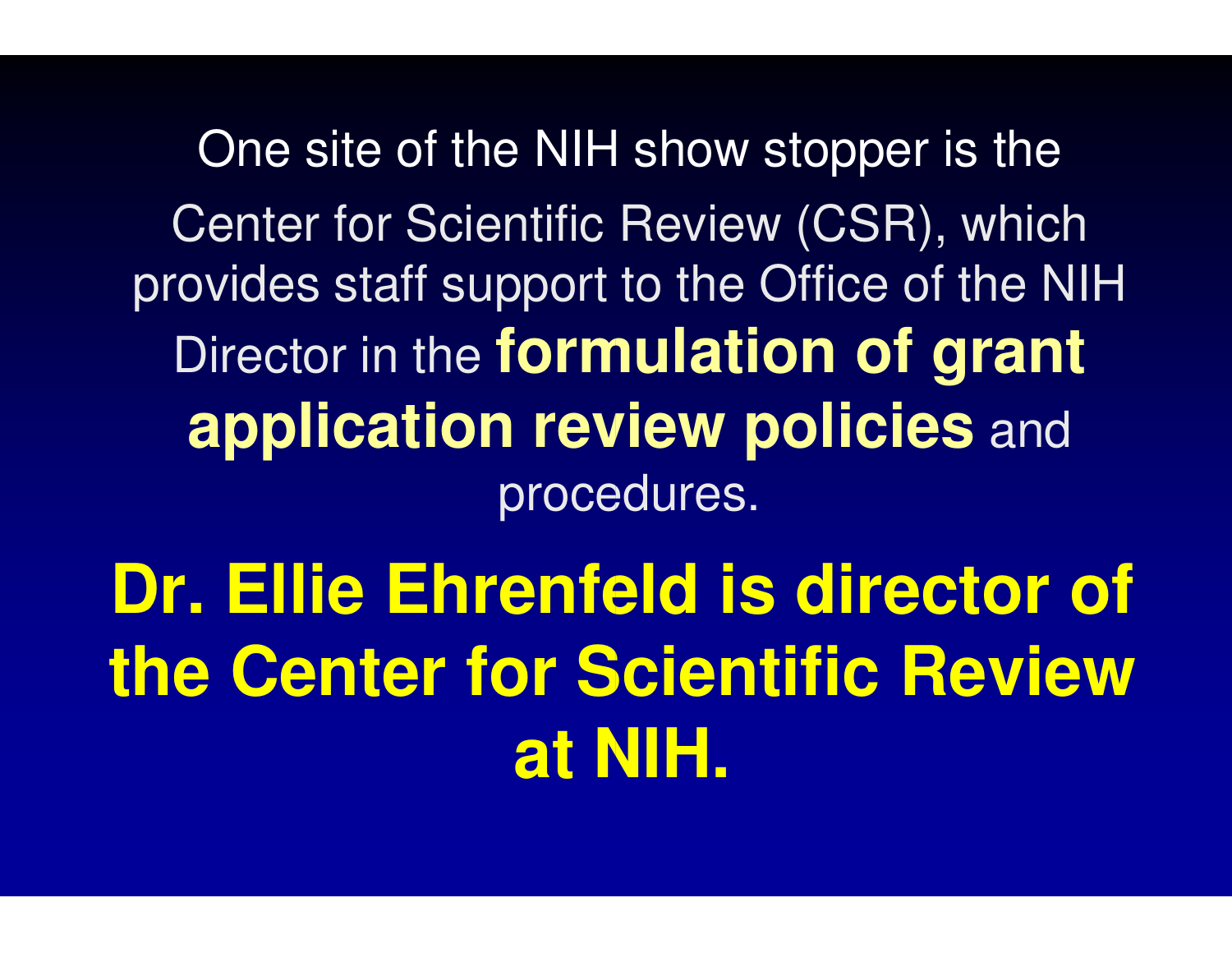#### **One of Dr. Ehrenfled's often quoted reasonsfor altering study section structures is:**

**"Applications describing some of the most productive, highest impact work may be assigned to too few study sections, causing too much of the 'best science' to compete with itself; that the scope of some study sections is restricted to research with relatively low impact, resulting in , undeserved 'entitlements'"**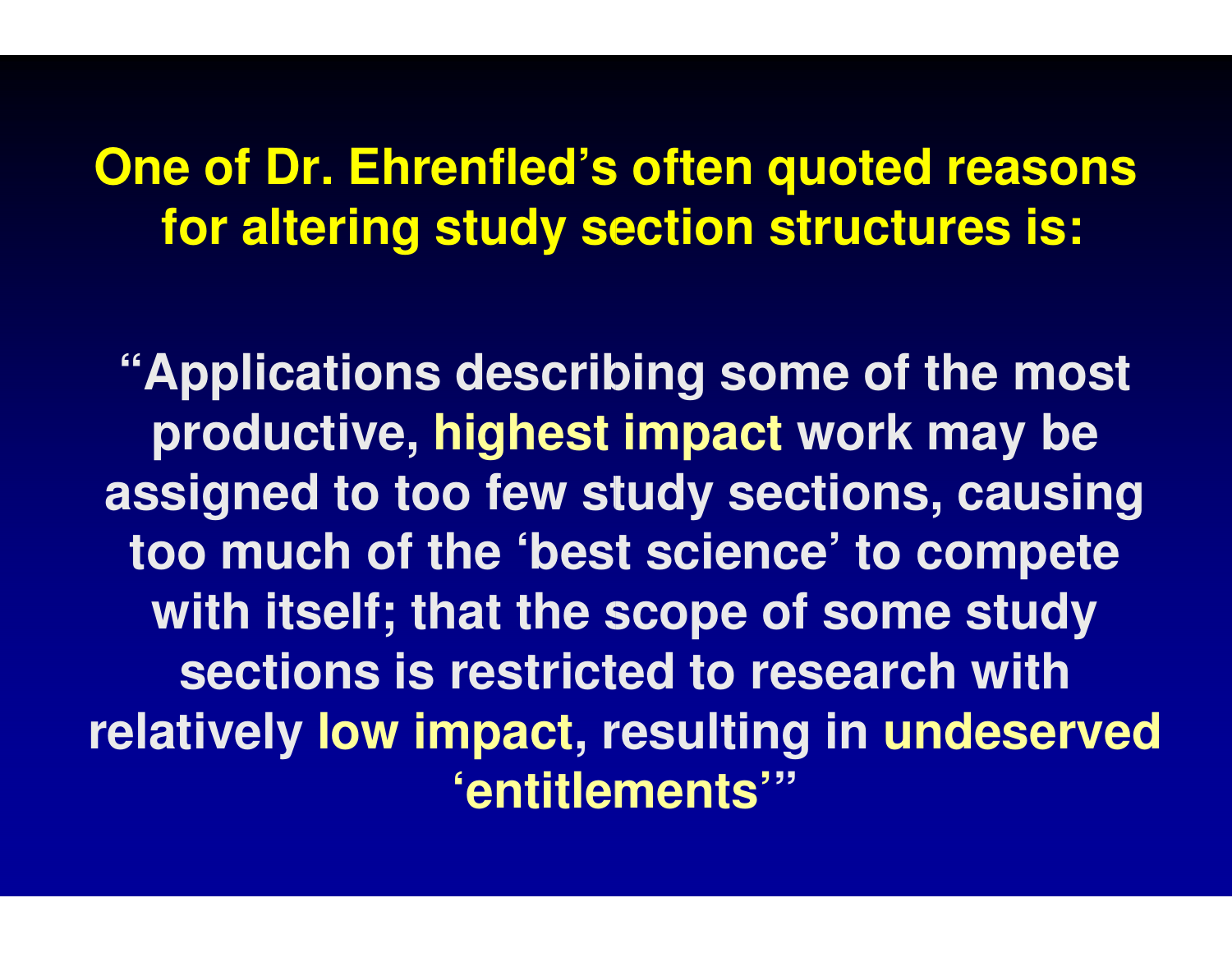# **In the next few slides the validity of the charge that exercise is**

**Low impact and anundeserved 'entitlement'will be discussed**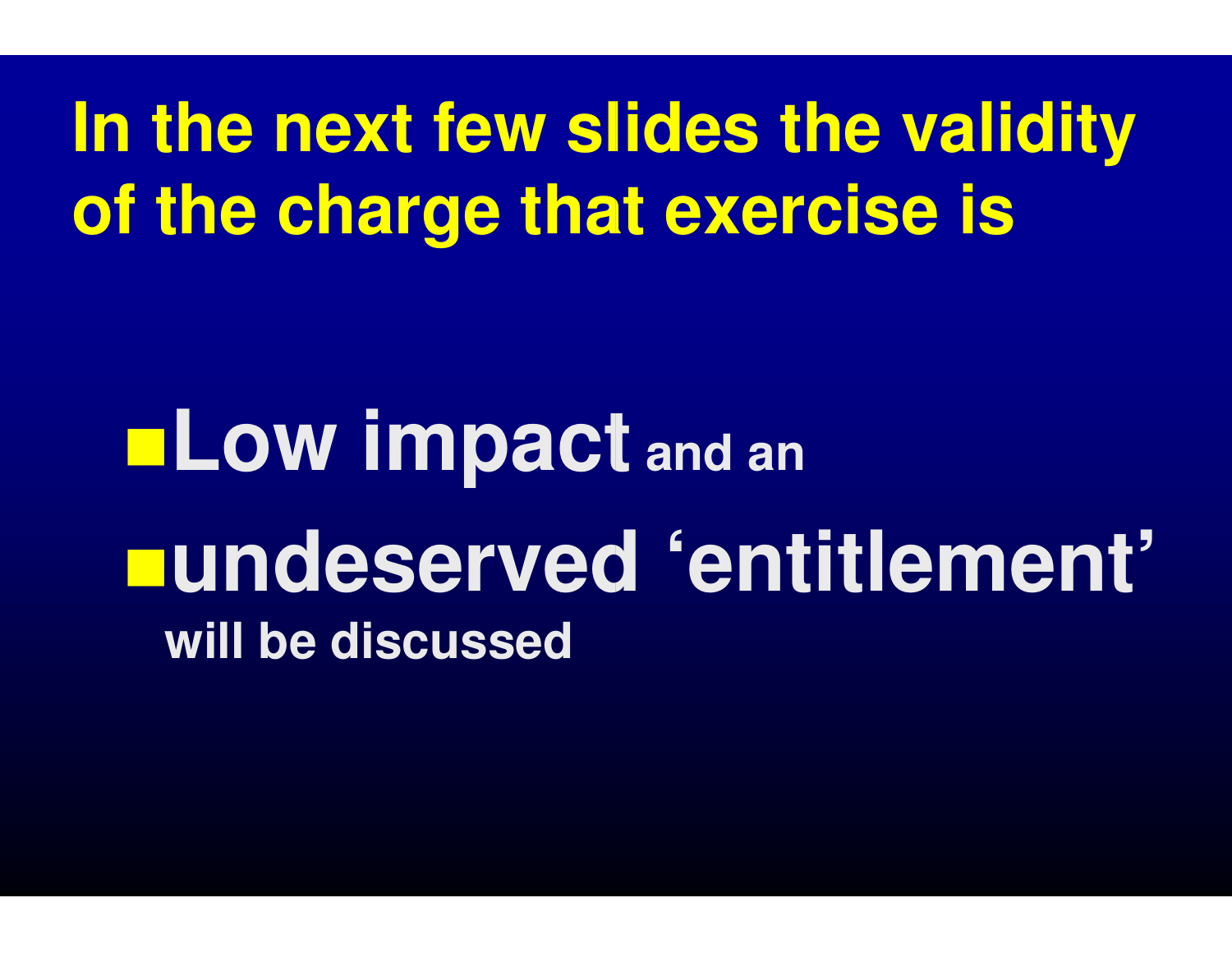# **Is exercise a "Low impact science"?**

#### **Contract** ■ Physical inactivity which causes

- $\bullet$ **250,000 deaths per year in USA**
	- **12% of all deaths and 1/4 of preventable deaths**
- $\bullet$ **\$300,000,000,000 in unnecessary health care costs per year**
	- **1/4 of all health care costs**
	- **Equivalent of 25 NIH's**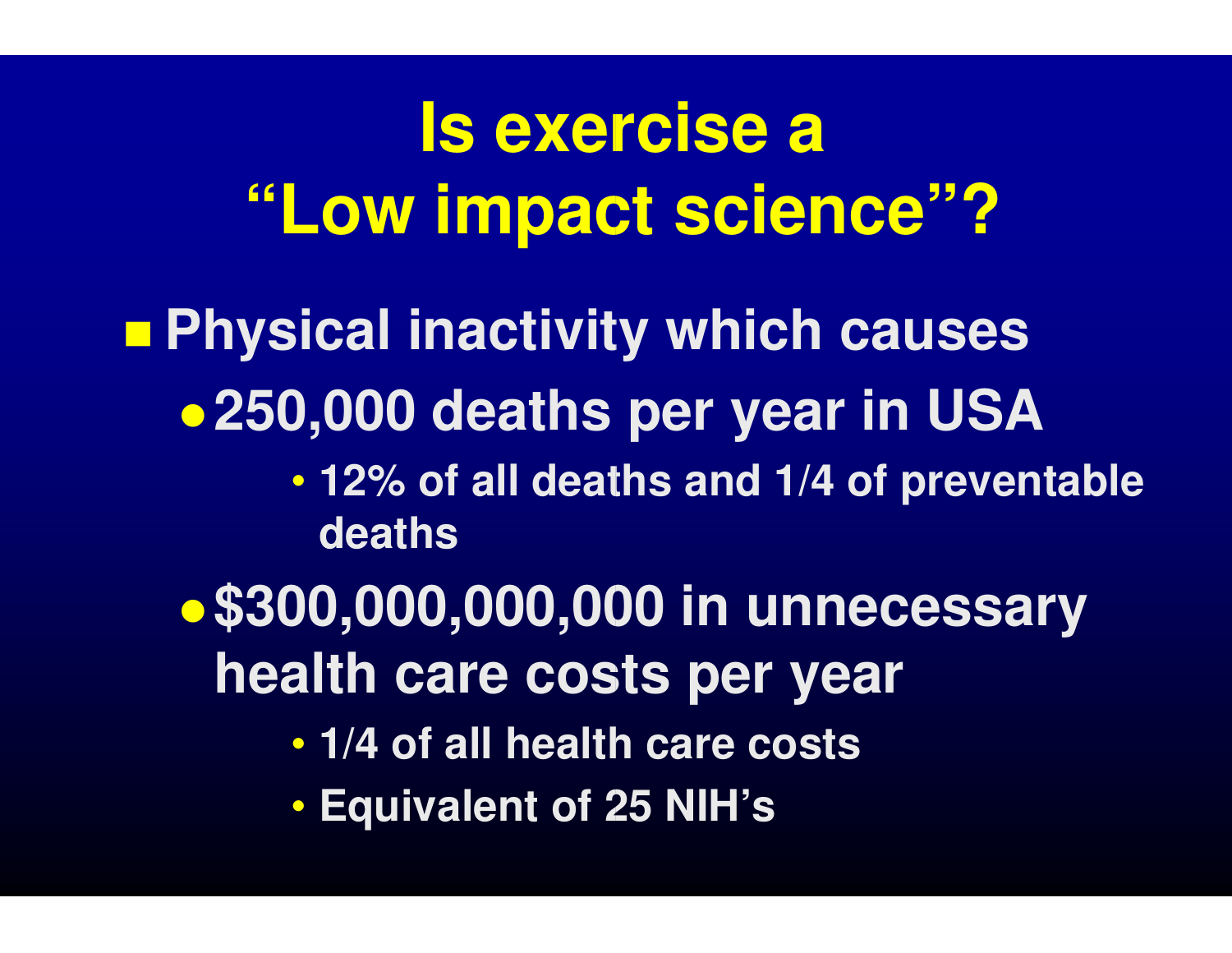#### **Is exercise a "Low impact science"? 6-fold increase in diabetes from 1958 fold 1958-1993** $\bullet$ **• Onset of adult disease in Children 2-fold increase in obesity since 1980** - **Including 2-fold increase in childrenfold**  - **Predicted that 75% of Americans will be overweight and 33% will be obese in 2025 700,000 deaths from diseases of heart each year** Common denominator is that**fold**

 these are metabolic dysfunctions from physical inactivity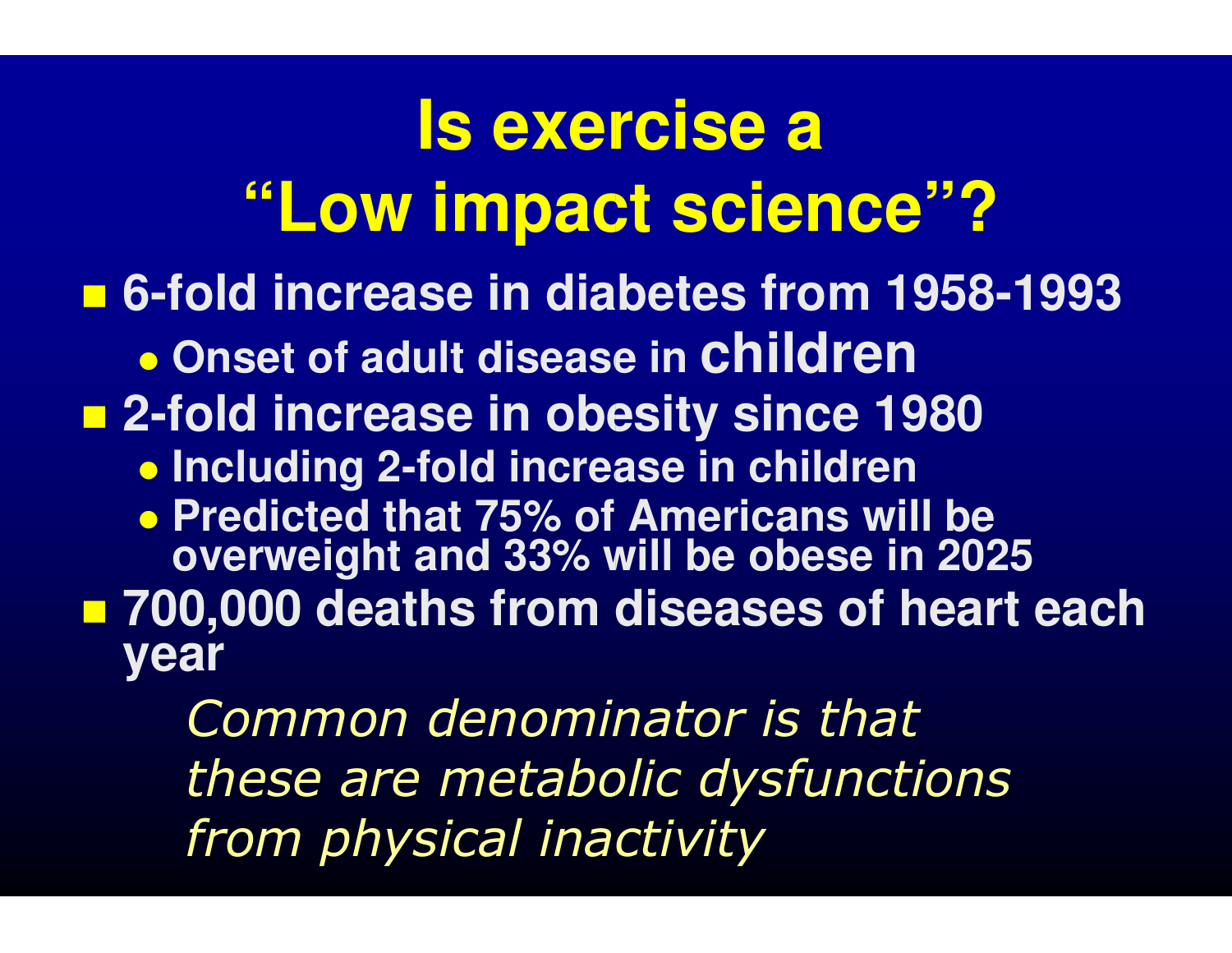**Death cost:250,000 early deaths each year due to physical inactivity in USA**

**Estimated from multiplying 1/3 times the number of deaths from coronary artery disease and atherosclerosis, diabetes, and colon cancer in the USA.**

**1/3 is the number of preventable deaths from abolishing sedentary living (Powell & Blair, MSSE 26:851, 1994.**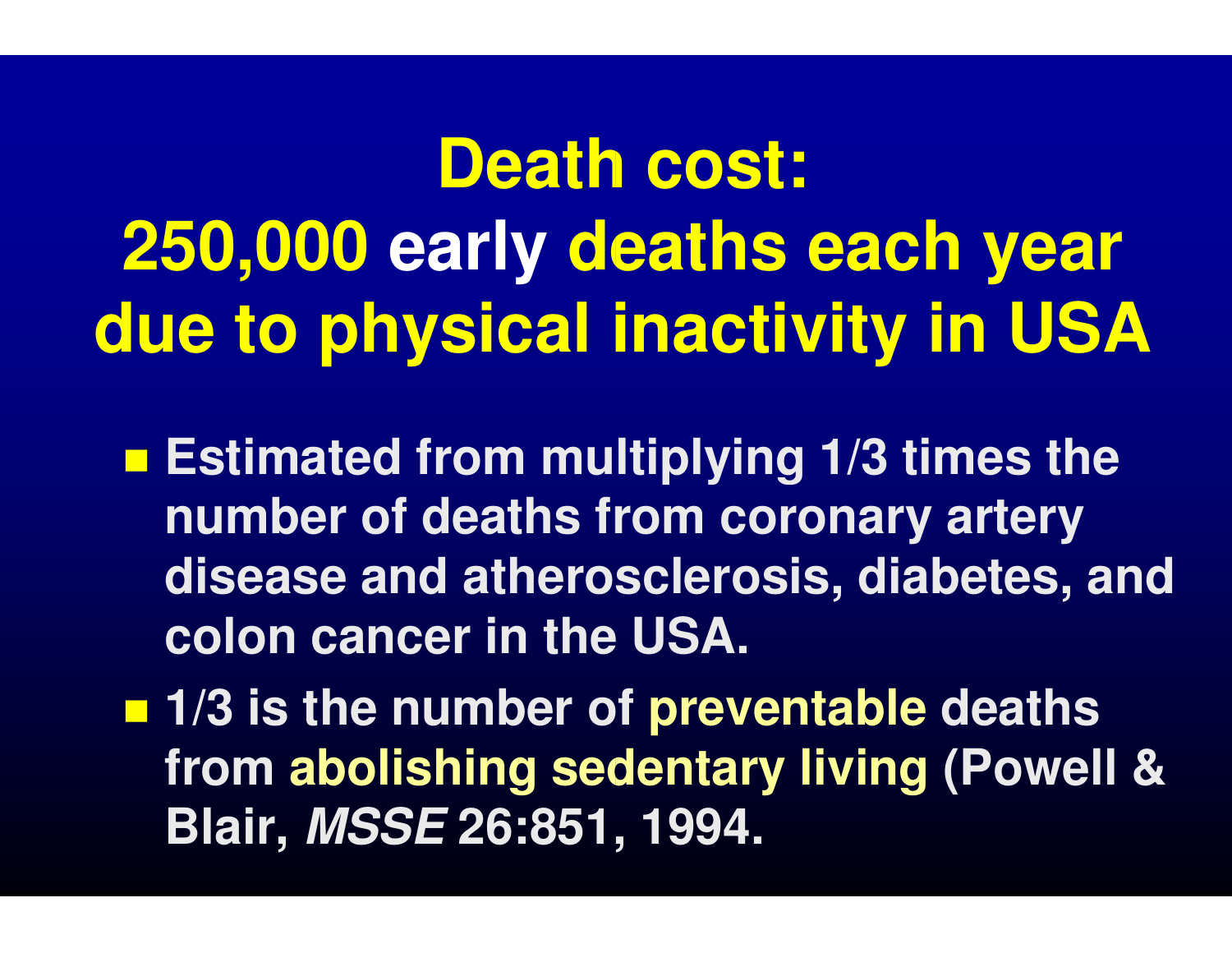**SeDSis Sedentary DeathSedentary<br>Death<br>Syndrome**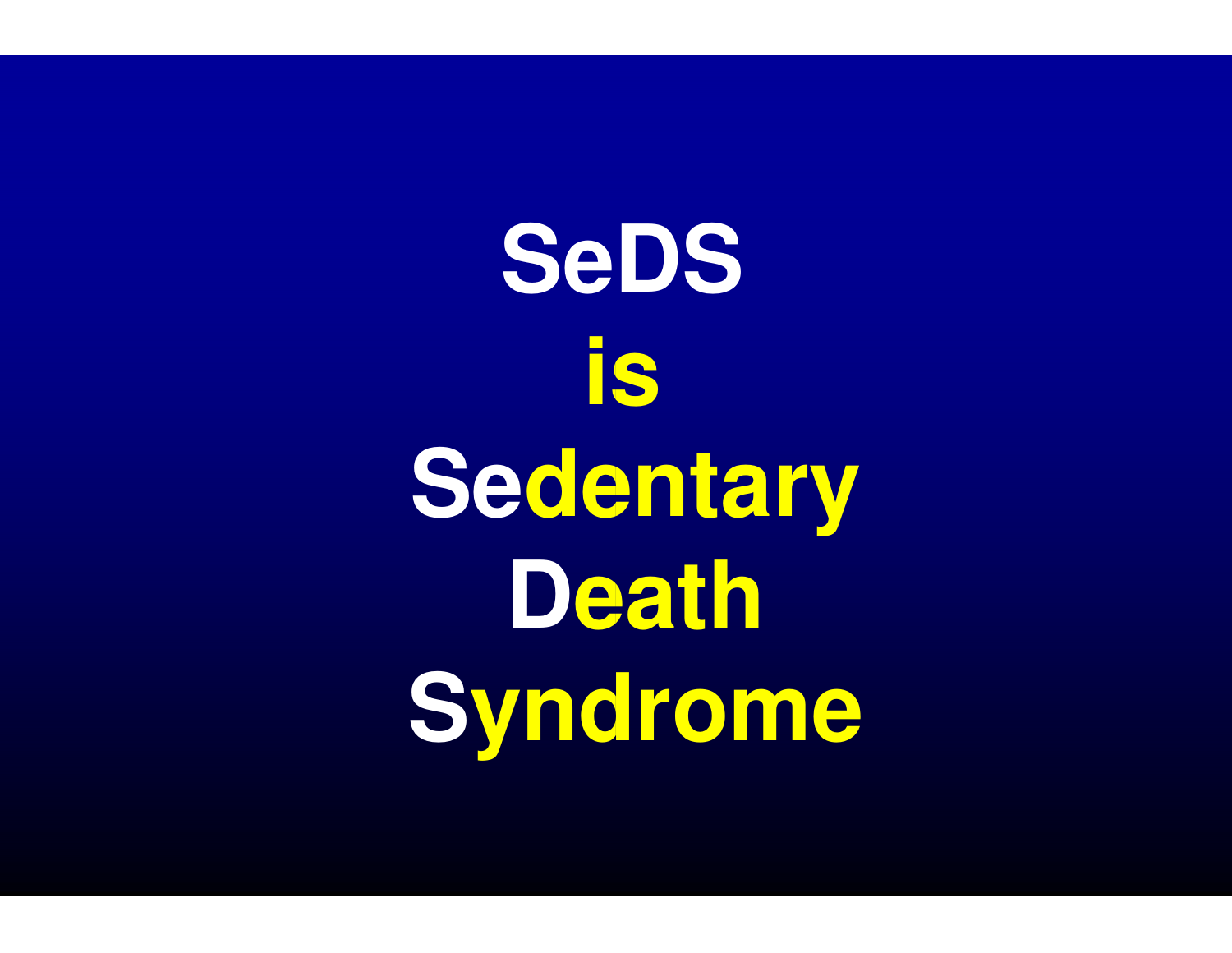# **Is exercise a "Low" impact science**

**C** ■ SeDS (Sedentary Death Syndrome)  $\bullet$  **250,000 deaths/yr US** $\bullet$  **Deaths rising** $\bullet$ **Zero study sections and no IRG**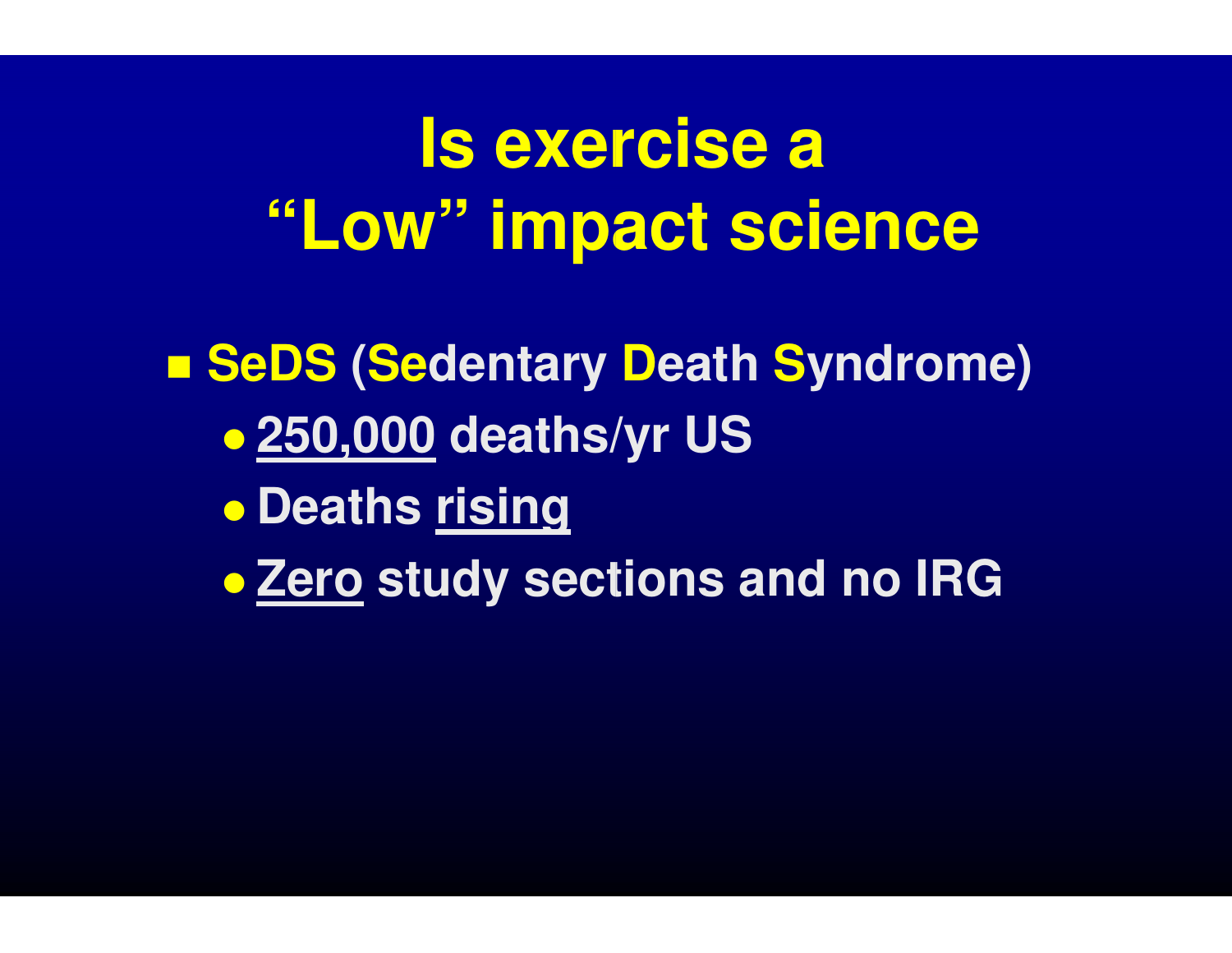# What is the public's response to 100 deaths from Firestone tires?

### <mark>■ High impact:</mark>

- $\bullet$ **Continuous media coverage**
- $\bullet$ **Congressional hearings**
- $\bullet$ **Calls for prevention**
- **Public fear to get right tires**
- **Lawsuits**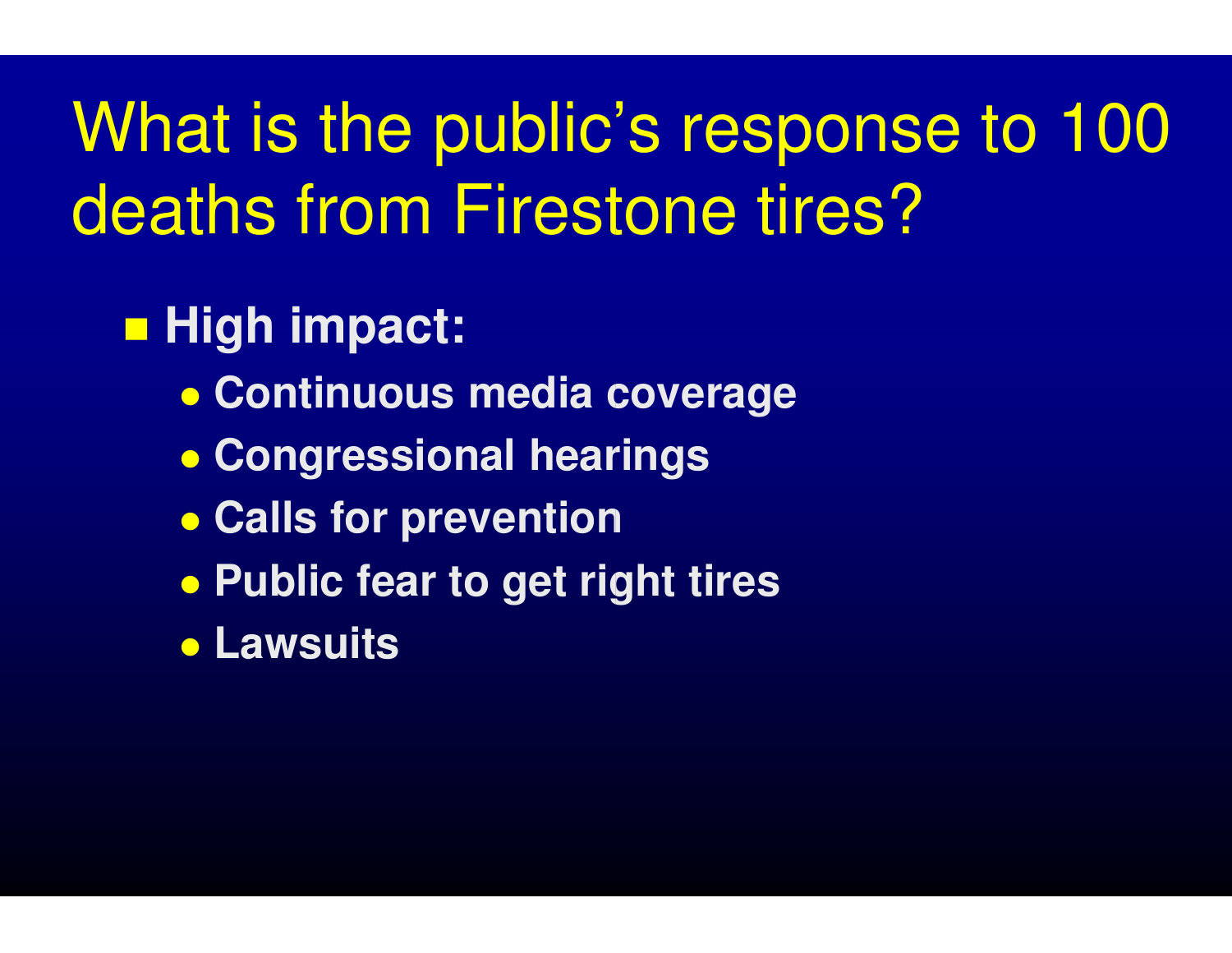Imagine the public's response if flu killed 250,000 one year?

**High impact**

- **public fear,**
- **political action, and**

**• immediate funding to prevent this epidemic again**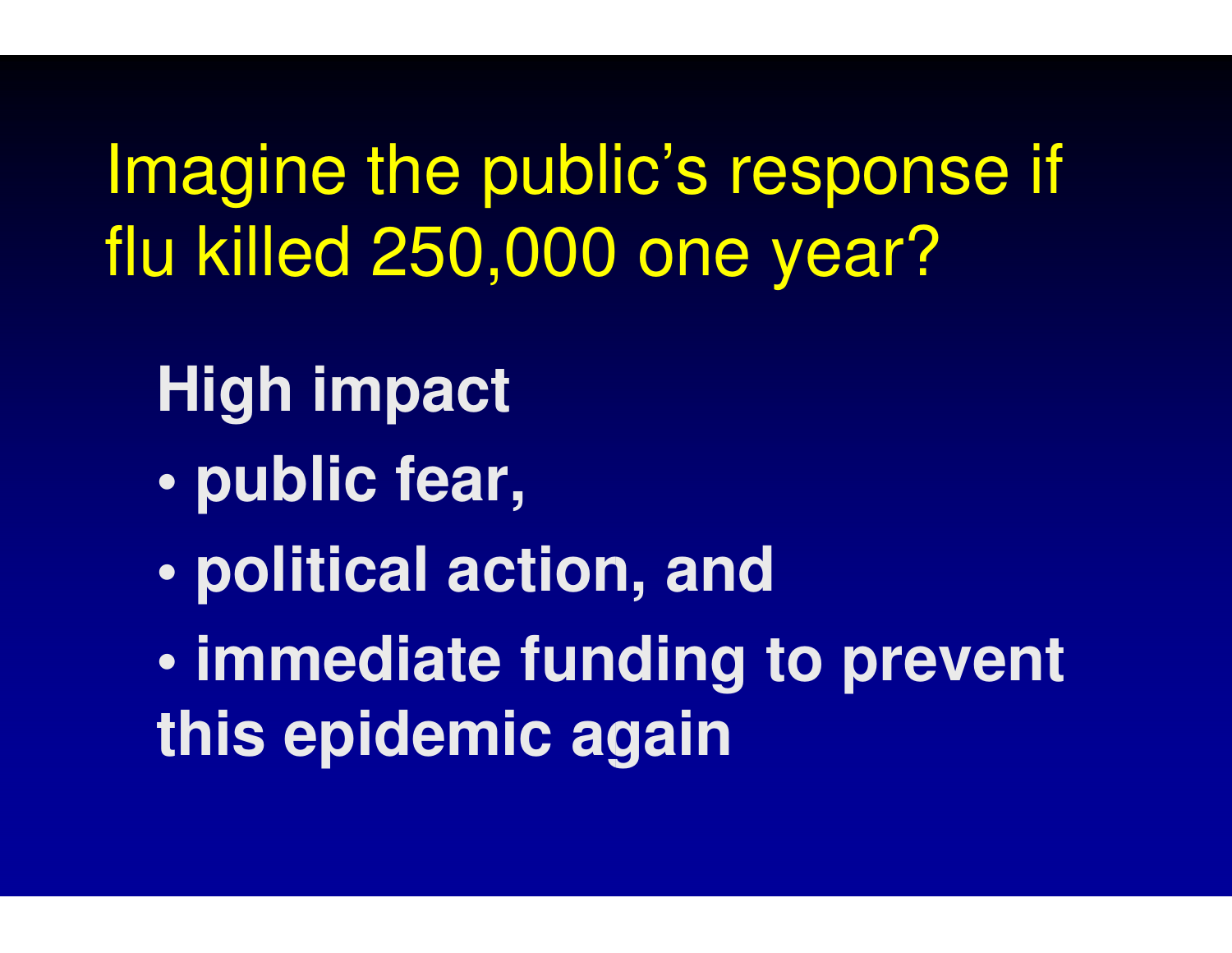**What is the response to the 250,000 SeDS (sedentary environmental death syndrome) deaths in America each year?**

- **No public fear and panic**
- No media coverage
- p. **No Congressional hearings**
- No bills to increase funding
- <mark>■ No NIH plan</mark>
- **No study section for this health issue**

**Indeed, NIH implies this is low impact science with an undeserved "entitlement"**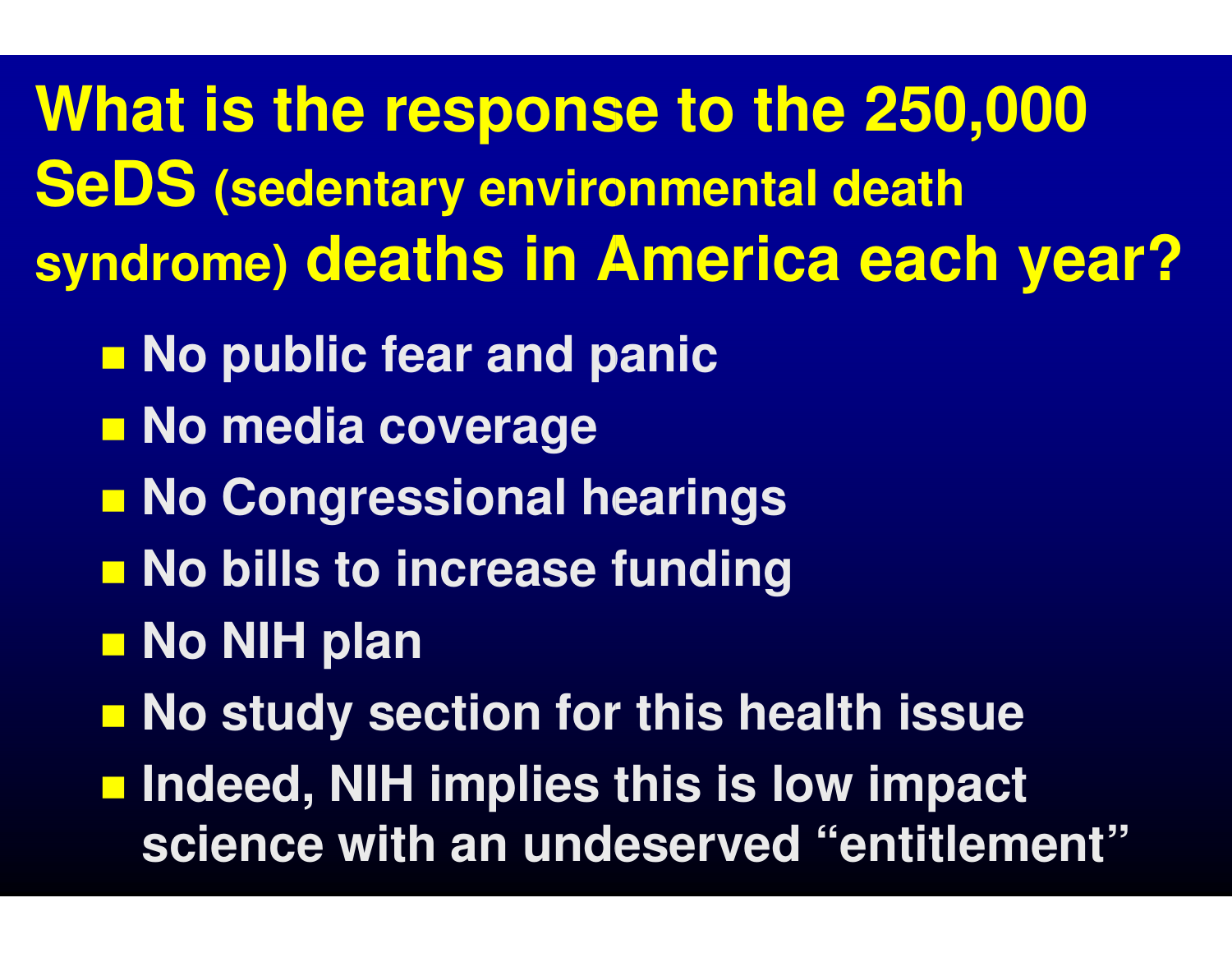### **NIH: "Undeserved entitlement":**

- **Prolonged bed rest after heart attacks increases health risks**
- **Exercise could prevent 1/3 of the deaths for heart disease, type 2 diabetes, and colon cancers**
- **Exercise does not use the proximal insulin signaling pathway but instead uses AMP kinase to signal increased muscle glucose uptake**
- **Type 2 muscle fibers predispose to insulin resistance.**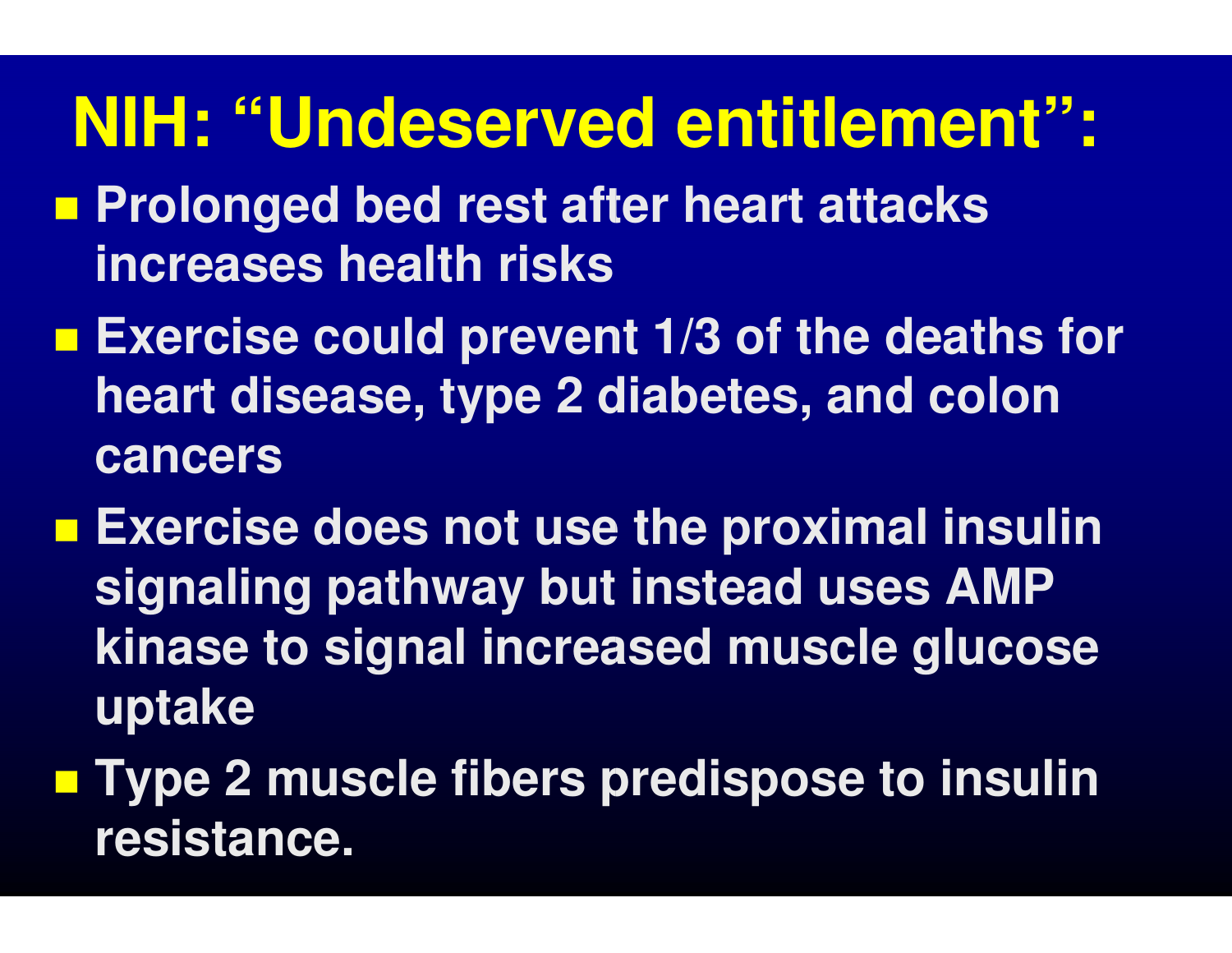Is NIH money for research so tight that the reorganization of study sections must be based upon money decisions?

**NIH budget is doubling**

p. **E** Congress is questioning whether NIH can **spend all its new monies in a wise manner**

þ. **"Congress poised for big increase in U.S. spending"** New York Times Sept 10, 2000, p. 1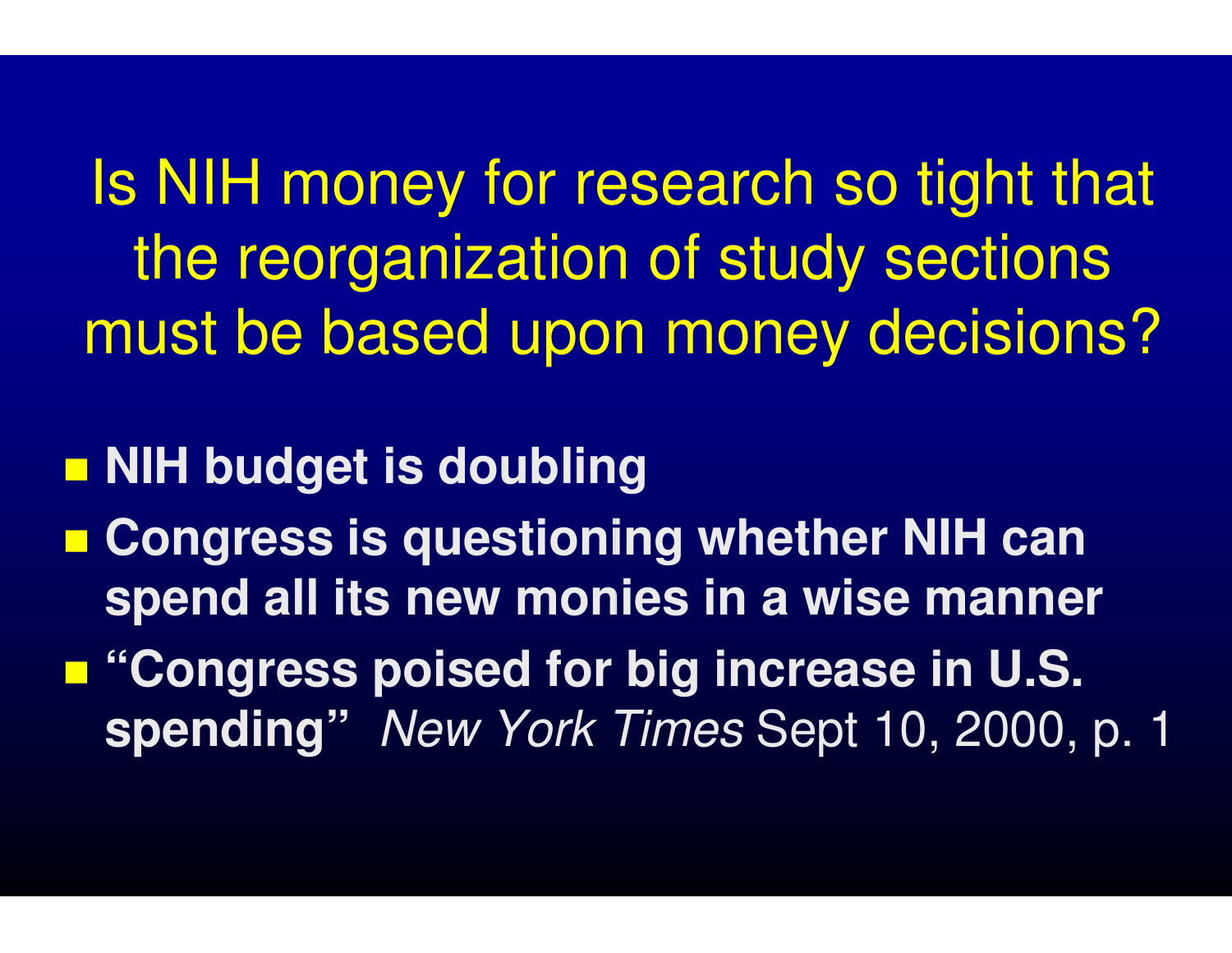**Next let us compare written NIH reports to actions**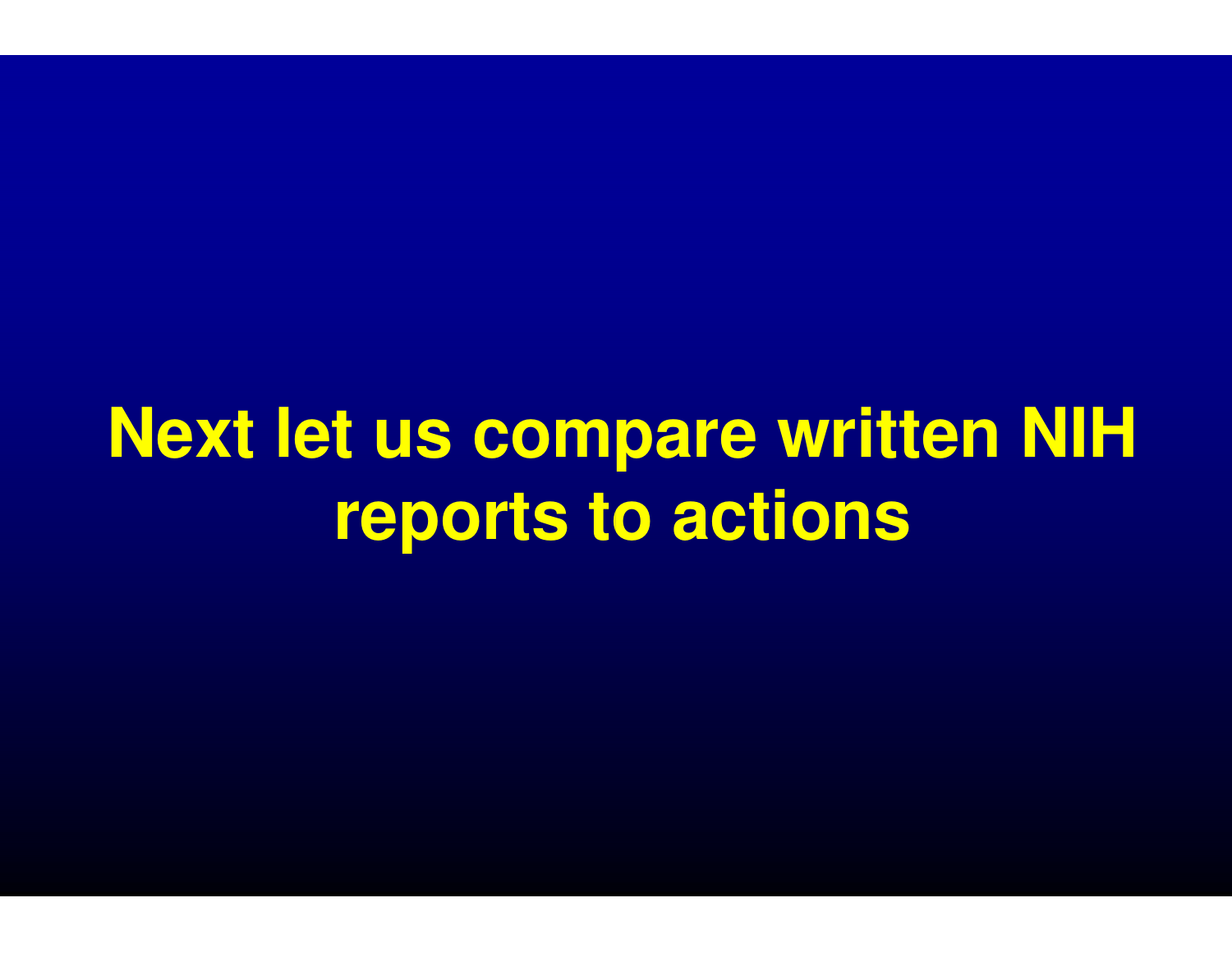#### Recommendations for change at the NIH's Center for Scientific Review (CSR)

**"The purpose if this evaluation is to position the CSR peer system to foster the expanded research opportunities created by the stunning successes of the biomedical research enterprise, as well as to permit the review system to keep pace with the accelerating rate of change in the way biomedical research is now performed."**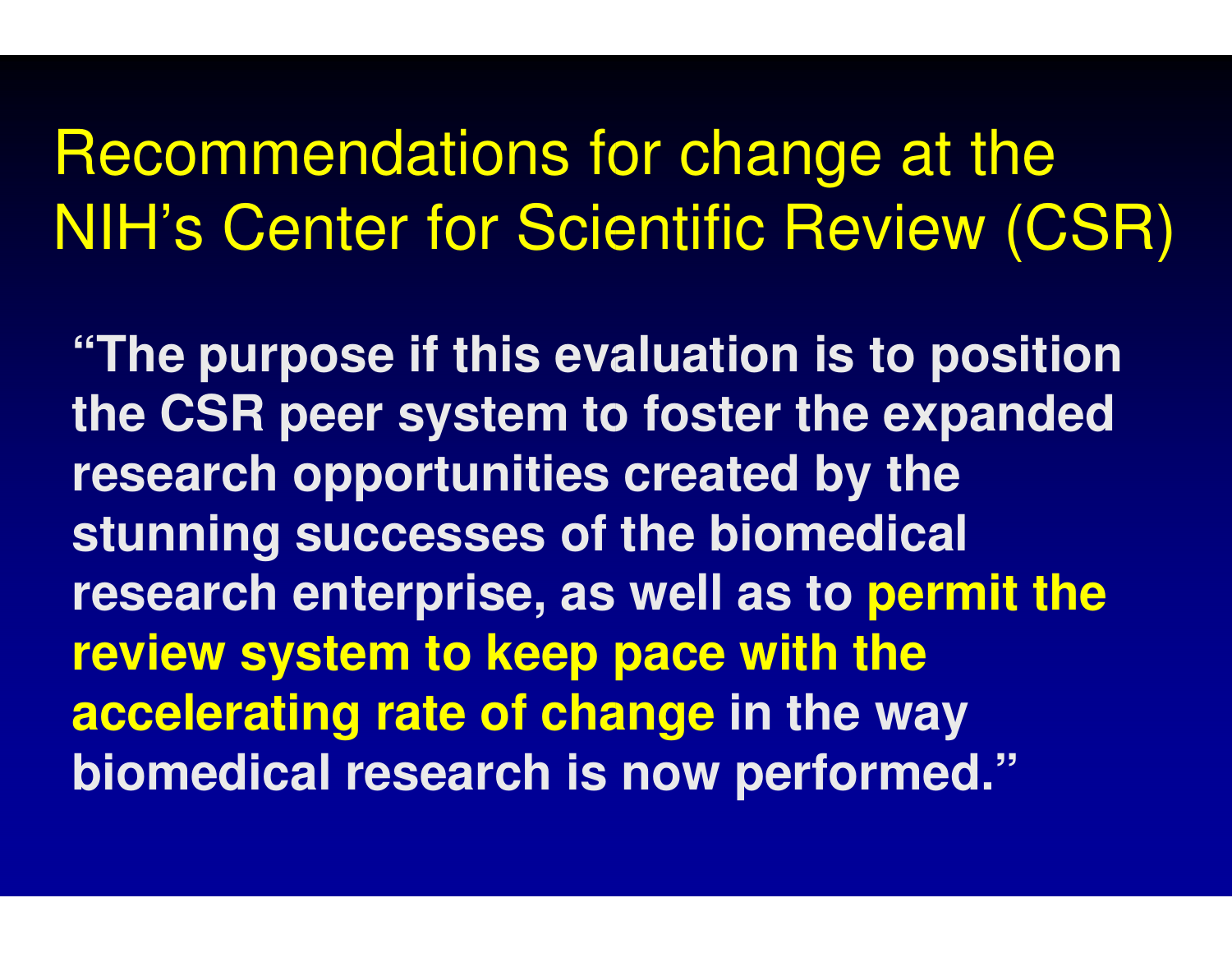**"Diabetes rate soars for Americans in their 30's**Weight gain, lack of exercise bring on disease faster**"**

**" lack of physical activity in that age group. It used to We're seeing the greatest increase in obesity and be the average onset of Type 2 diabetes was age 50.Now we're seeing it in the 40s and also beginning to see Type 2 diabetes in the teenage years."**

> **(Frank Vinicor of the CDC)USA TodayAugust 2000**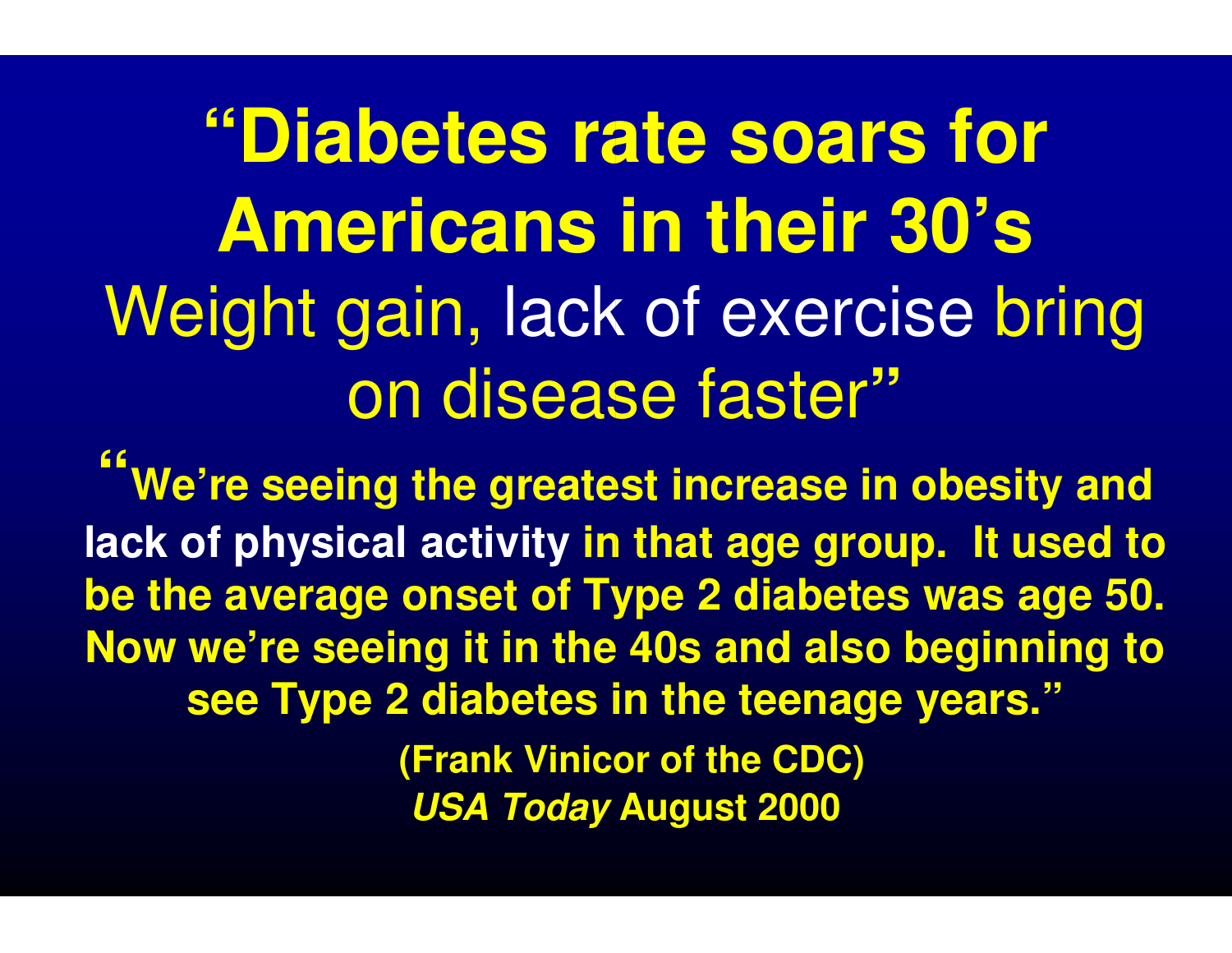**n** Increases incidence<sup>(Physical Inactivity)</sup><br>Arthritia pain Arthritis pain Allergies**Arrhymthias Asthma**  Breast cancer Colon cancer Congestive heart failure**Depression**  Digestive problems**Fibromyalgia** Gallstone disease **Headaches** High blood triglyceride High blood cholesterolHypertension Irritable bowel syndrome Low blood HDLMenopausal symptomsMyocardial ischemia

**:**Neck pain**Obesity Osteoporosis**  Physical frailtyRespiratory problems<br>Sleep apnea Type 2 diabetes **Increases the progression of 8 disabilities**Chemotherapy<br>Chronic back pain Chronic back pain<br>Debilitating illnesses Disease cachexiaFalls resulting in broken hips Physical frailtySpinal cord injury<br>Stroke Vertebral/femoral fractures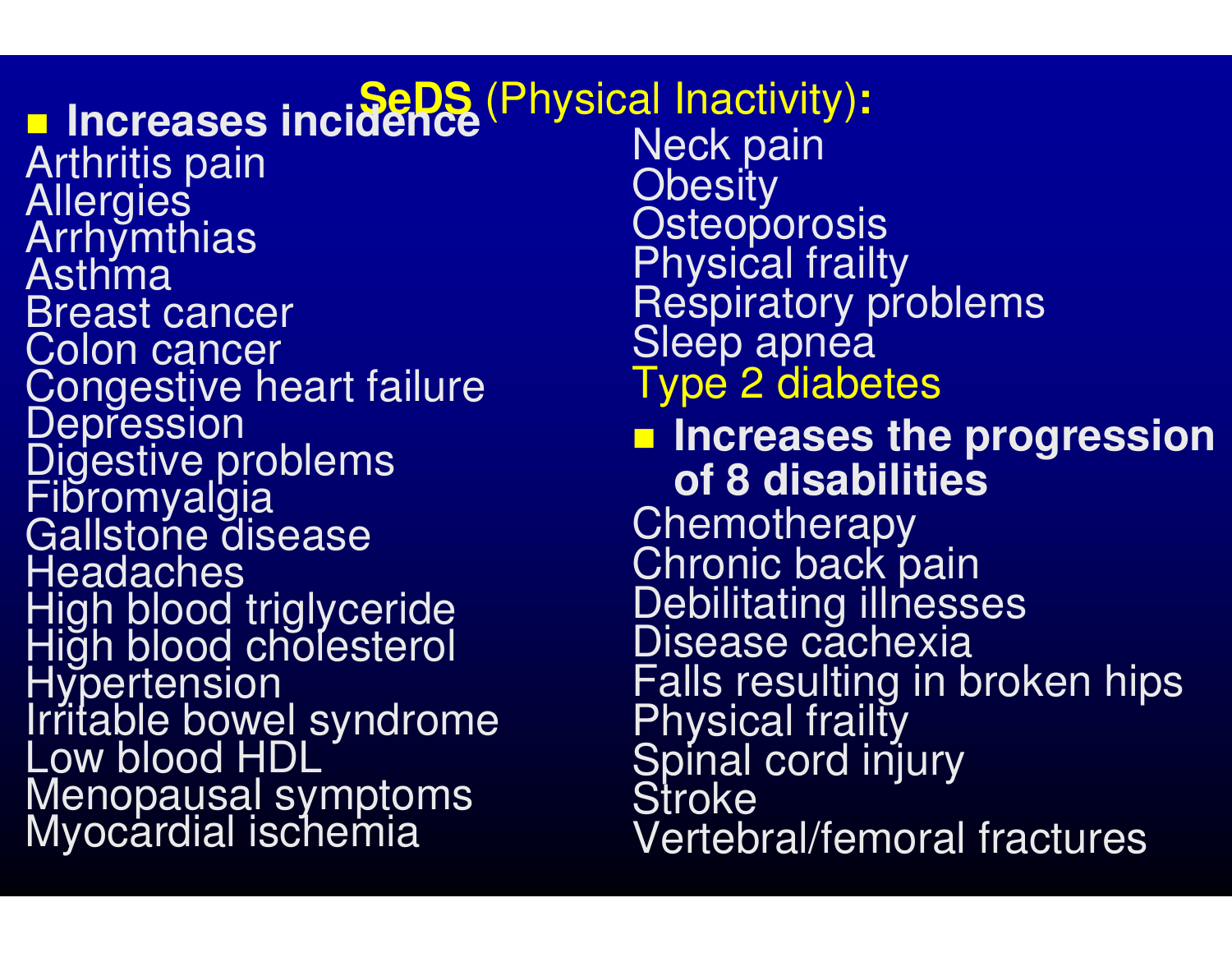**Four principles: Home for all review of all science that is relevant to contemporary biomedical research"Indeed, several appreciative 'homes' for contemporary and newly emerging research directed to primary prevention of chronic diseases are available in the proposed set of IRGs." Dr. Ehrenfeld's letter of 19 April in response to petition from 100 scientists for one home (study section) to prevent 250,000 deaths per year.**

**We need to ensure at least one home for SEDS.**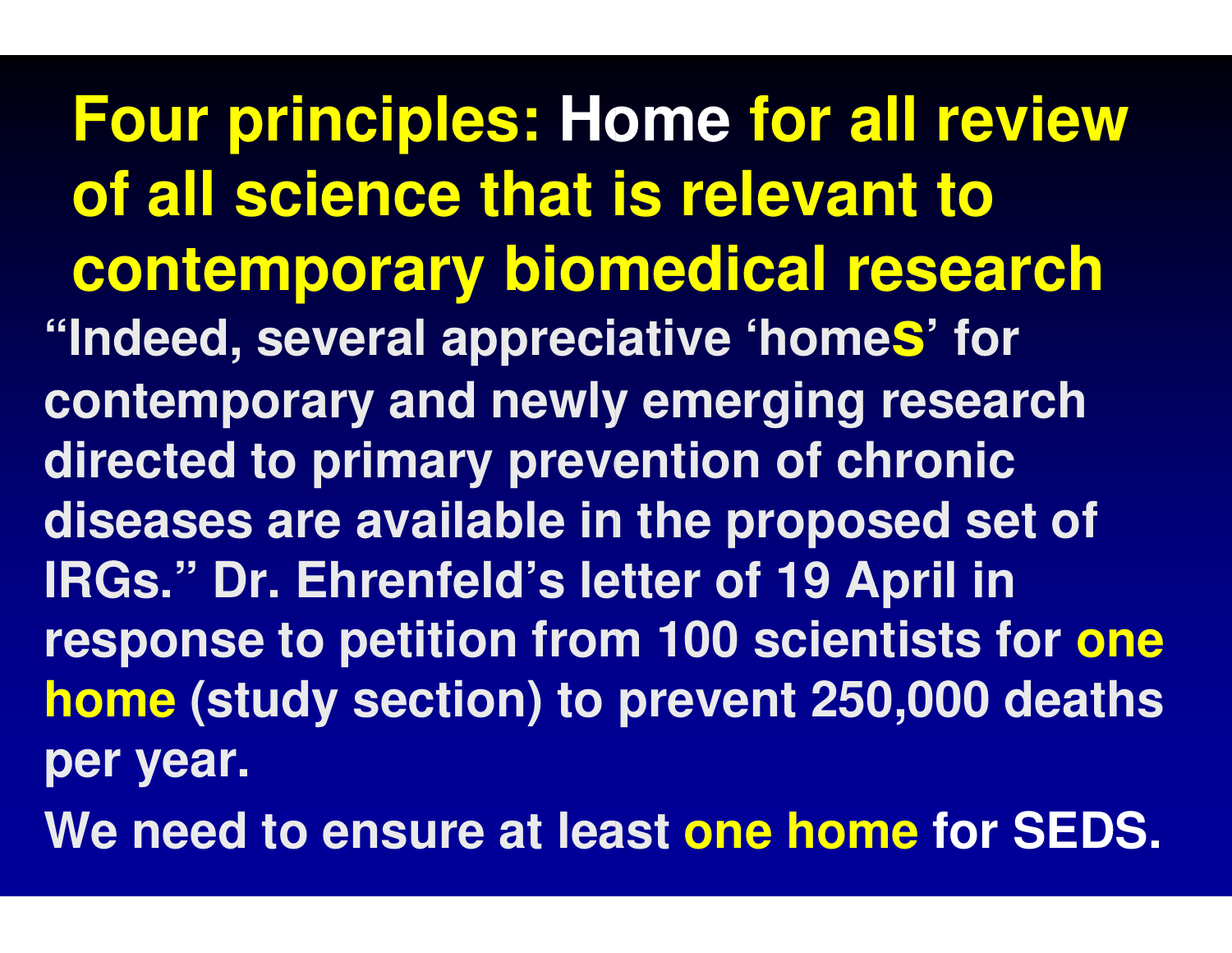**Principle 2: Topics should be sufficiently cohesive to allow the external advisory group of scientists to judge the entire scope of the science.**

- a<br>Ma **The entire scope of SeDS covers almost every organ system, tissue, NIH study section, and NIH Institute**
- **Several "home s" will not provide a** Several "homes" will not provide a<br>sufficiently cohesive study section to judge **the entire scope of 250,000 SeDS deaths/yr.**
- We need to ensure at least one **cohesive study section for SeDS.**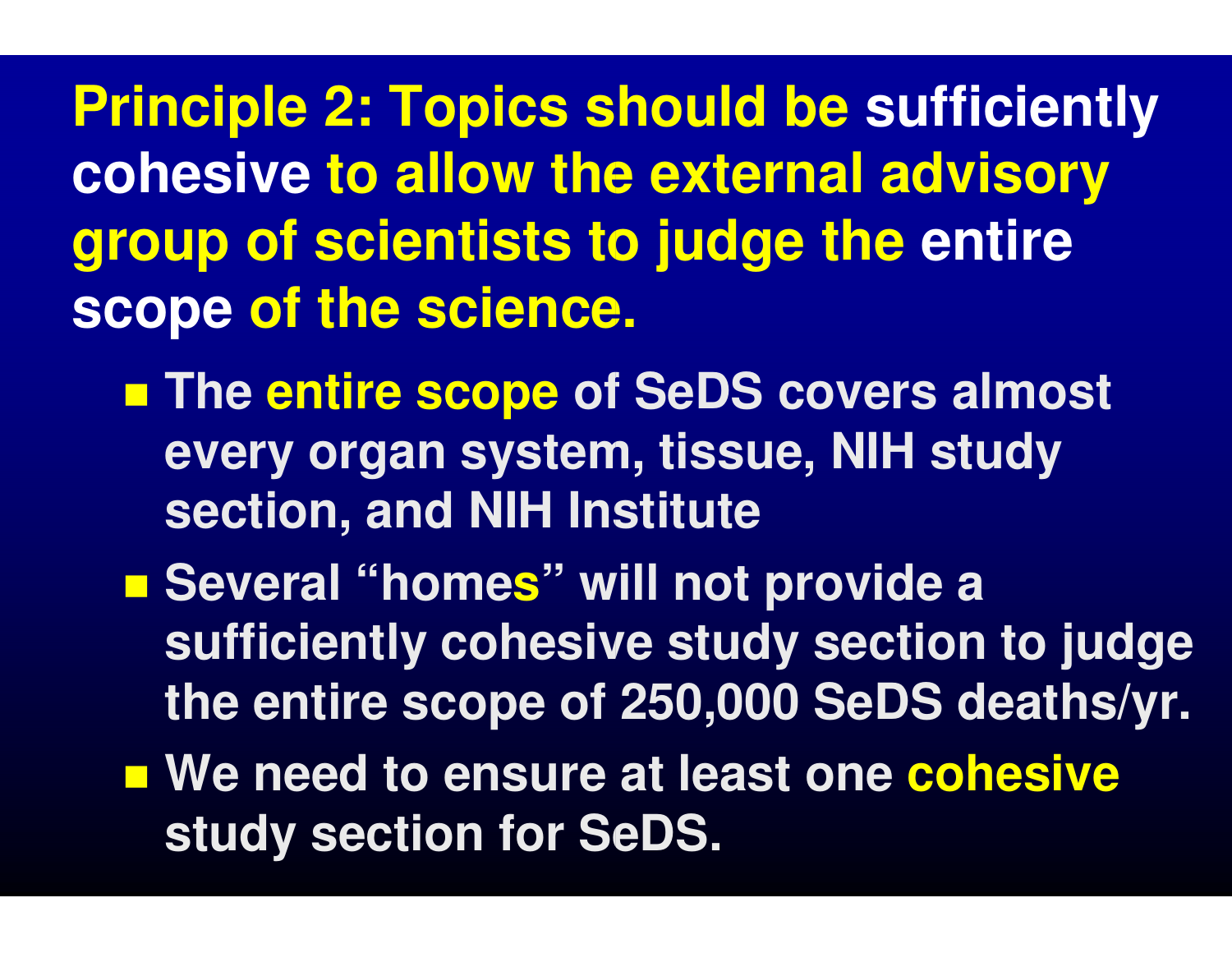**Principle 3: Research relaelated to a given system or disease, including fundamamental studies, should be clustered for review within a single IRG**

- a<br>Ma **250,000 deaths from SeDS (sedentary environmental death syndrome) is a given disease syndrome that has no NIH clustering**
- **Dr. Ehrenfeld has already concluded that "several appreciative 'home s''' exist**
- **Service Service** ■ We need to ensure that SeDS be clustered **into one study section**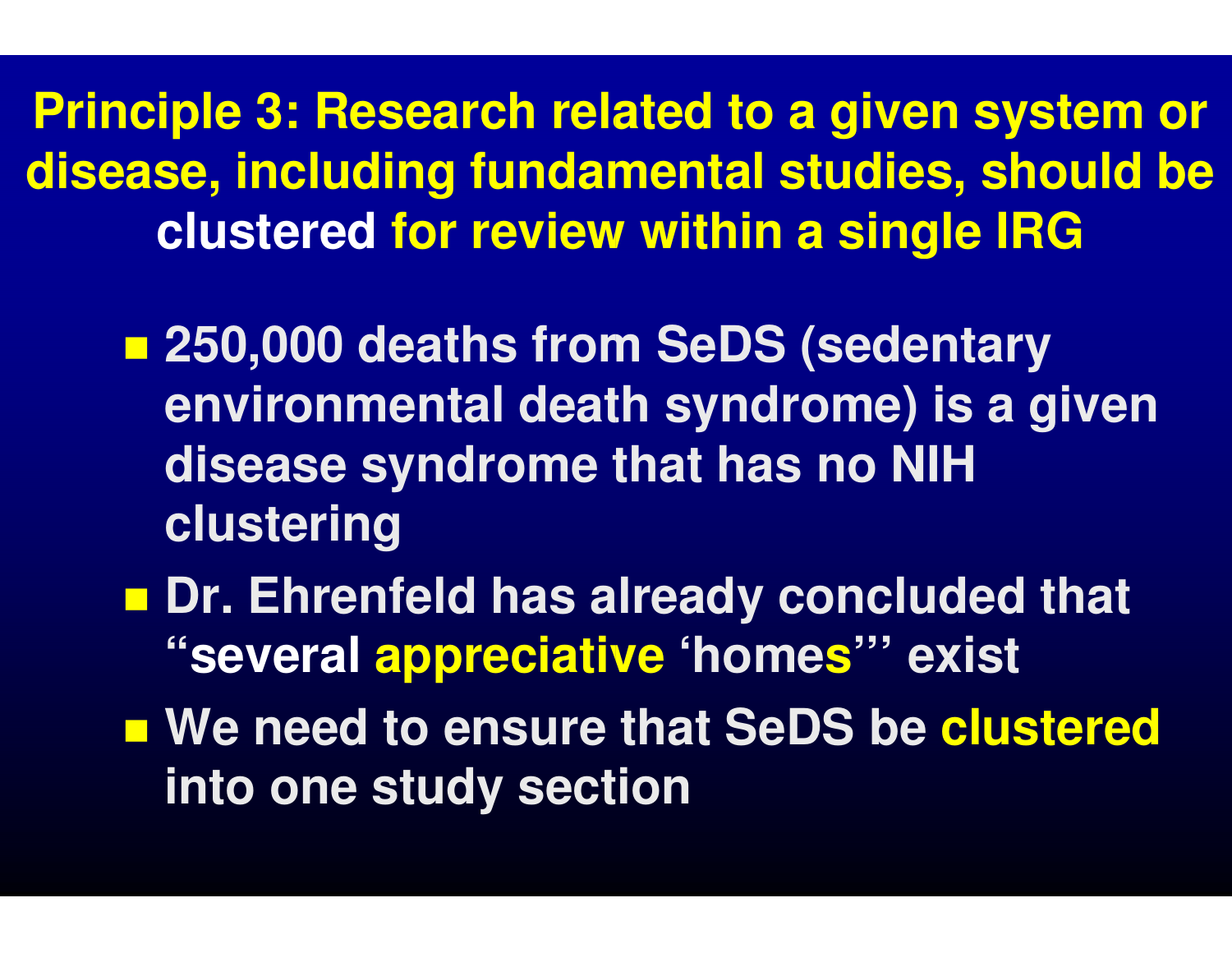**A reductionist only reviewer for the review of those grants using a balanced reductionistic and integrative approach is not an "appreciative" home**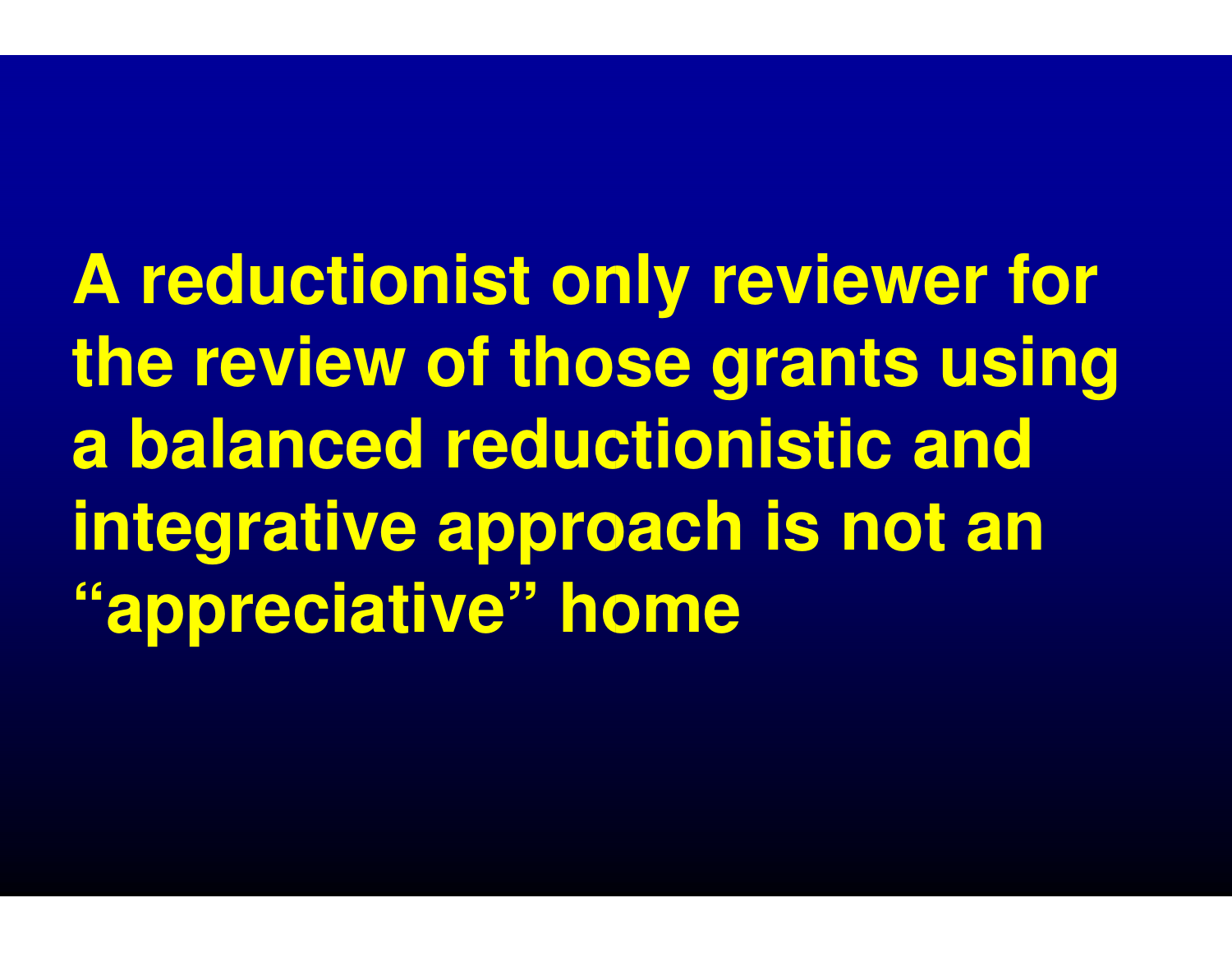Principle 4: Organization should be flexibleenough to adjust to rapid changes in scientific opportunities in the years ahead

- a<br>Ma ■ Opportunity now:
	- $\bullet$ **250,000 SeDS deaths/yr (12% of US deaths)**
- **Adjustments for now**
	- **Immediately at least one dedicated study section on SeDS**
	- **An additional 25 million dollars dedicated to SeDS research in FY 2002**
	- $\bullet$ **New training grants for SeDS**
	- **An across the NIH Institute plan within one year to end SeDS**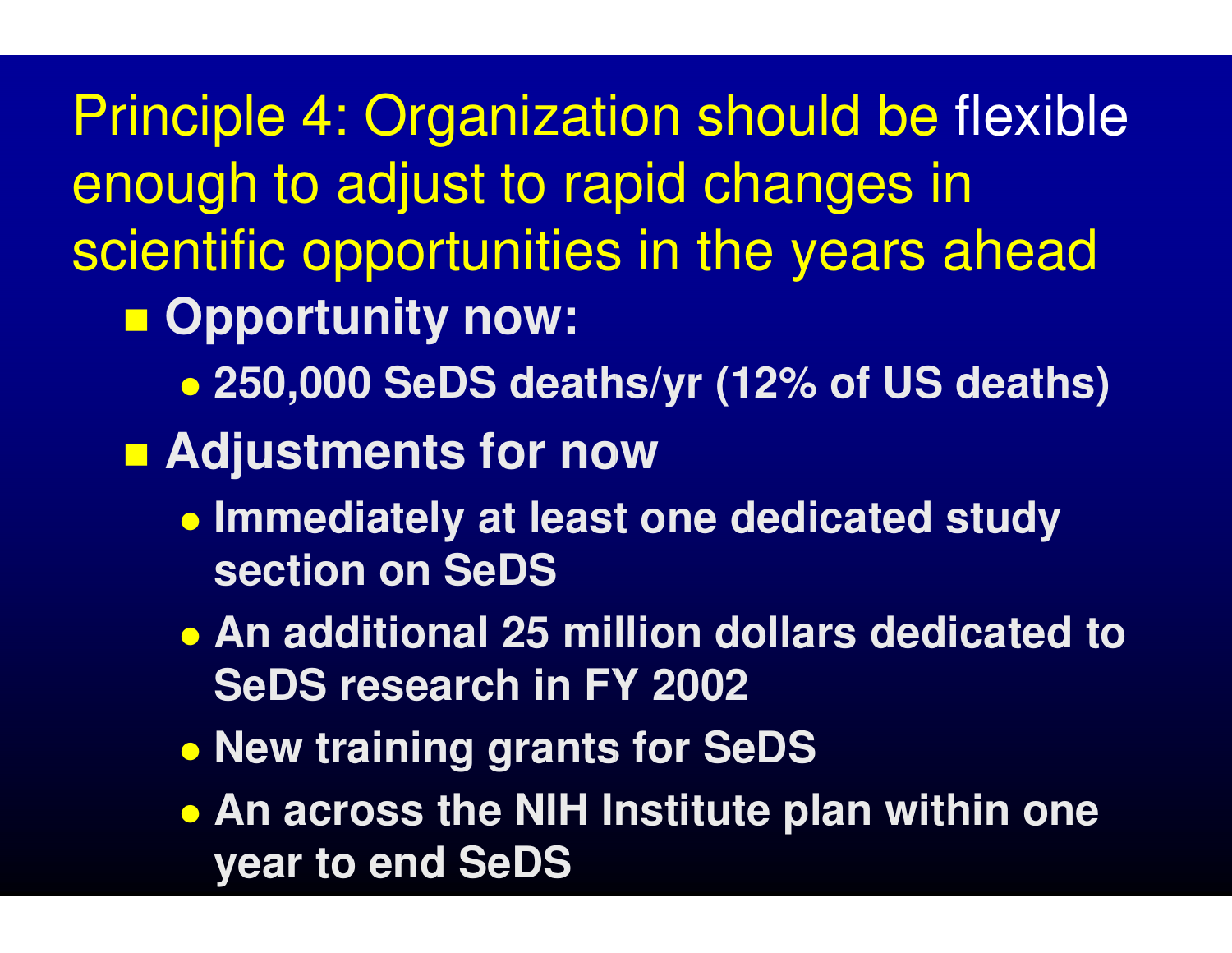**The rumor is that there are not enough exercise grants for a dedicated exercise study section**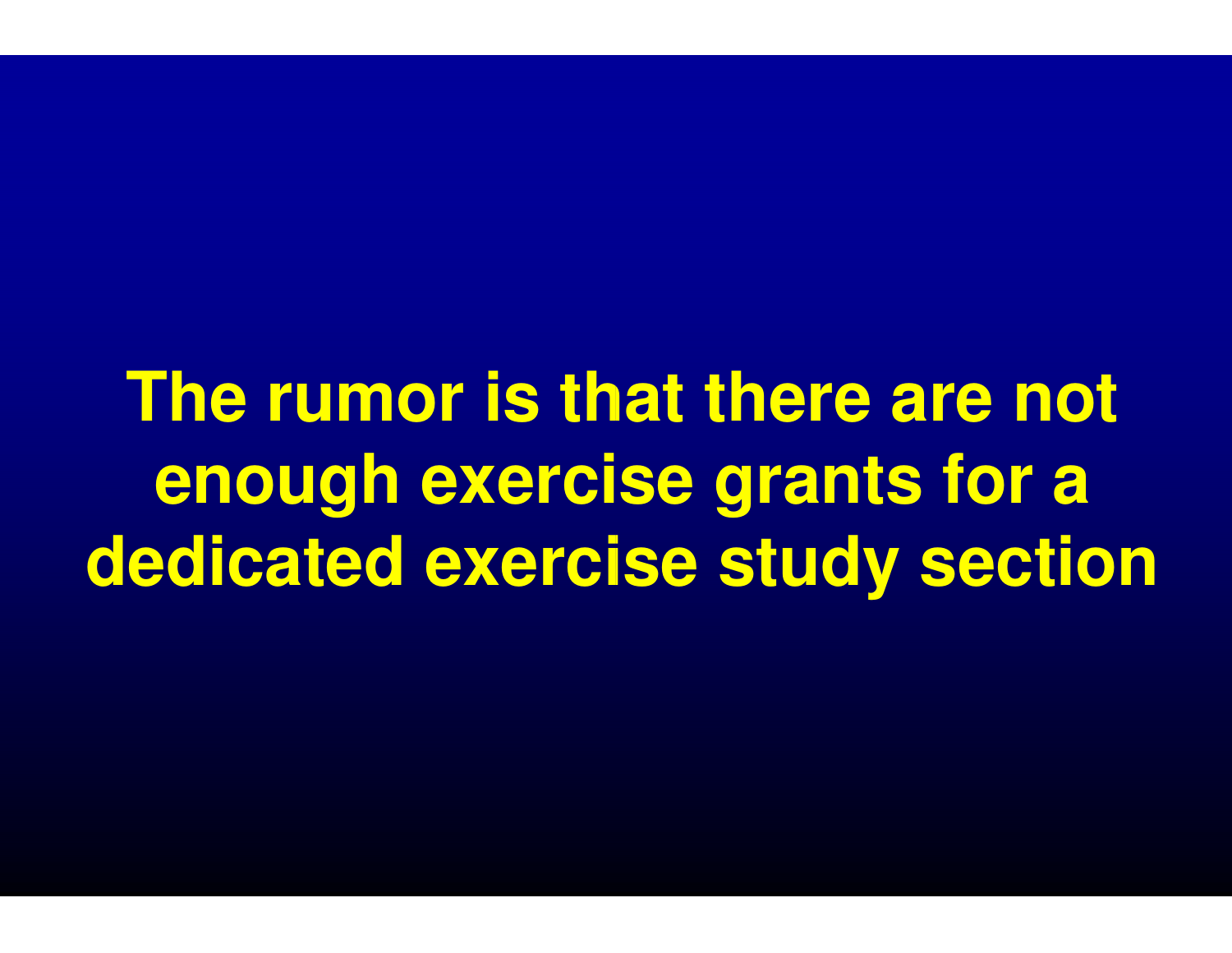# **286 NIH grants are funded with a major theme of exercise**

| <b>NIA (Aging)</b>       | 71        |
|--------------------------|-----------|
| NHLBI (Heart Lung)       | 61        |
| <b>NIDDK (Diabetes)</b>  | 47        |
| NCRR (Rehab)             | <b>35</b> |
| <b>NIAMS (Arthritis)</b> | 15        |
| NINR (Nursing)           | 13        |
| <b>NCI (Cancer)</b>      | 13        |
| NICHD (Child Dev)        | 11        |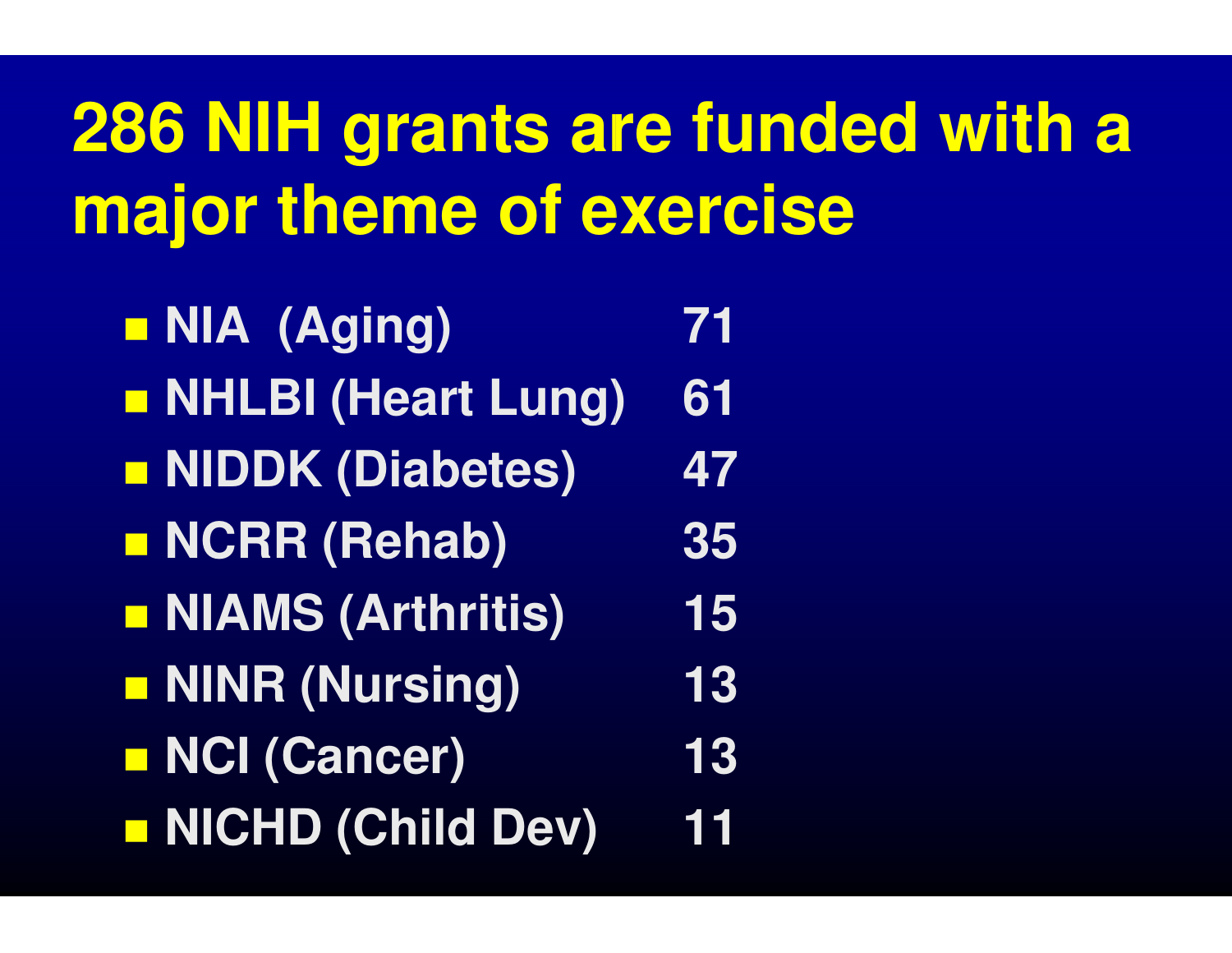**Conservative approach leads to conclusion that there are now enough exercise grants for a dedicated exercise study section**

- a<br>Ma ■ Selected 286 titles from 940 exercise "hits" **on NIH CRISP**
- **286 funded** <sup>×</sup> **4 funded & unfunded = 1144**
- **1144 total grants submitted** <sup>÷</sup> **4 yrs/grant = 286/yr**
- **286** ÷ **3 study sections/yr = 95 grants/meeting**
- **If there was a desire to delay 250,000 SeDS deaths/yr, all NIH has to do is fight 12% of US deaths each yr is to admit that 250,000 SeDS deaths are high impact to those dying**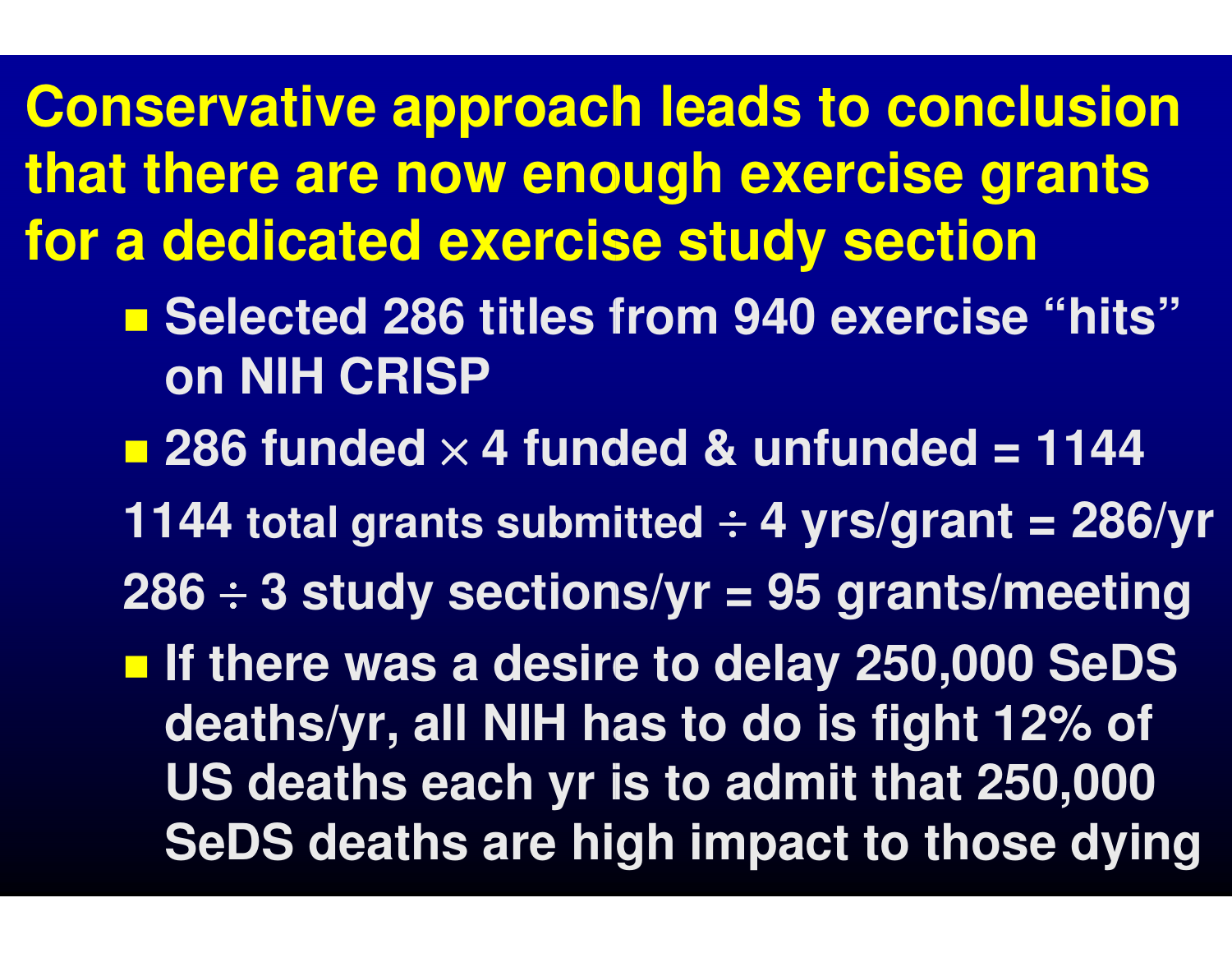**Point: exercise is not a disease...why devote NIH resources to exercise biology when the answer is already known…exercise is beneficial?**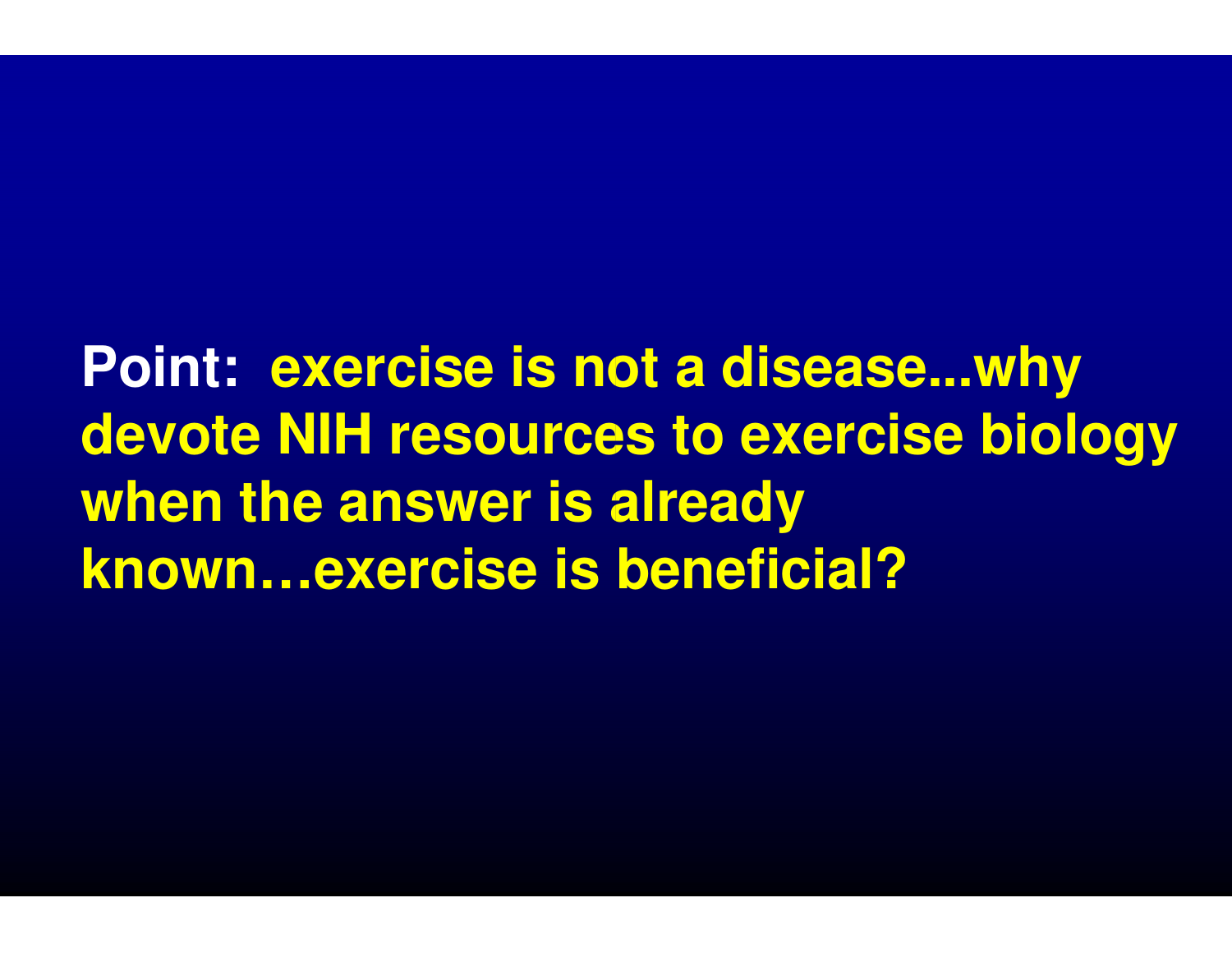#### **Counterpoint: The critical question is how does exercise prevent disease.**

#### **Objectives:**

- $\bullet$  basic biology of cellular function energy needs with energy supply $\bullet$ Important areas in cancer and angiogenesis matching
- $\bullet$  identifying "health promoting" biochemical pathways that are shut down with inactivity
- defining precise exercise prescriptions for defining precise exercise prescriptions for targeted populations
- $\bullet$  Ammunition to prac Ammunition to pressure for change!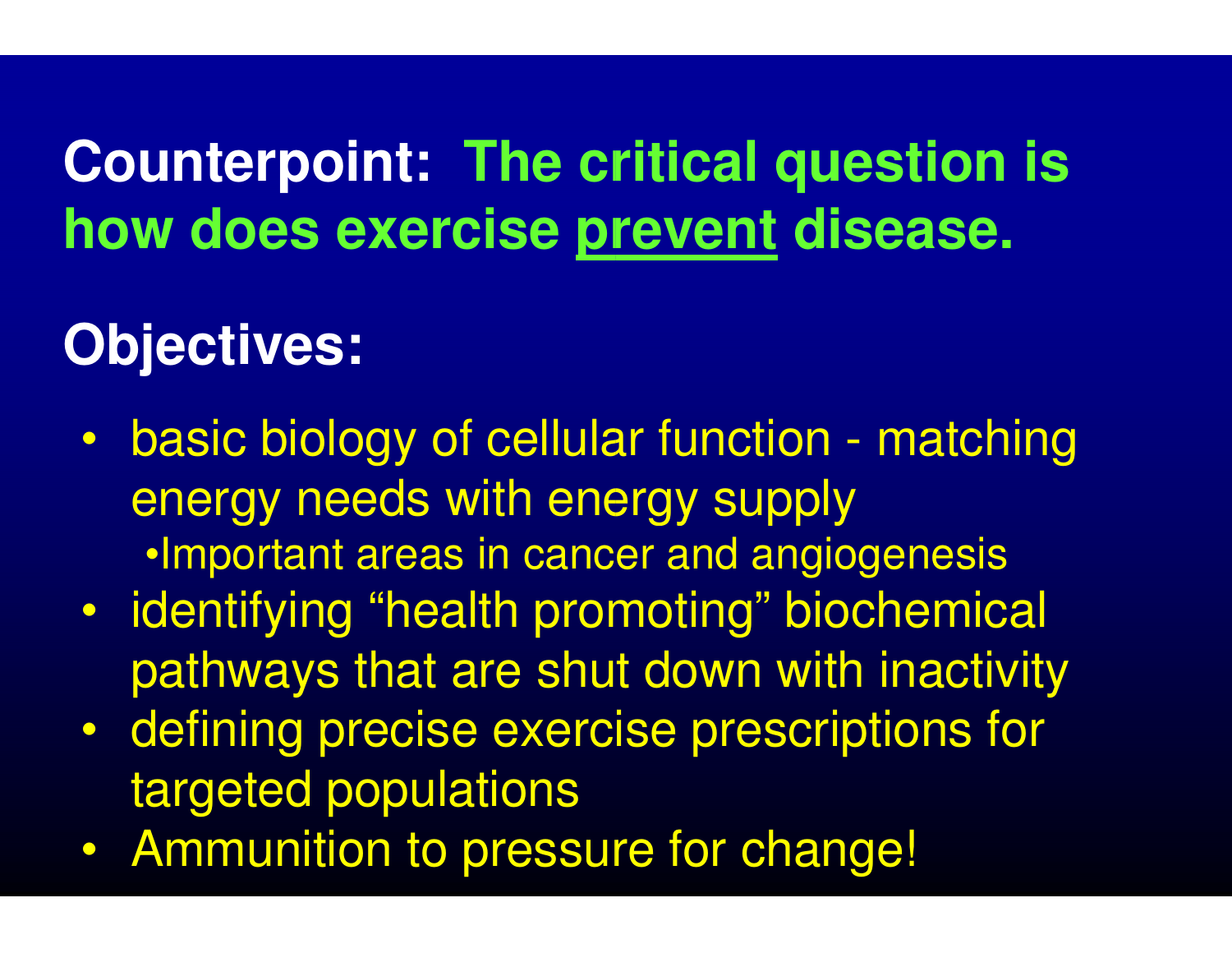**How to accomplish this vision when there is a lack of action? 10 August 2000 editorial in Nature wrote: "Scientists should rememember this lesson from the Kansas campaign to allow the teaching of evolution; raise your voicices, and make politicians listen…scientists 'had to be dragged kicking and screaming' to join the effort. They believed the answer was to educate pepeople, failing to see that it was a political issue…It takes those with strong personal commitment…ththe Kansas victory is just one demonstration that it is worth it."**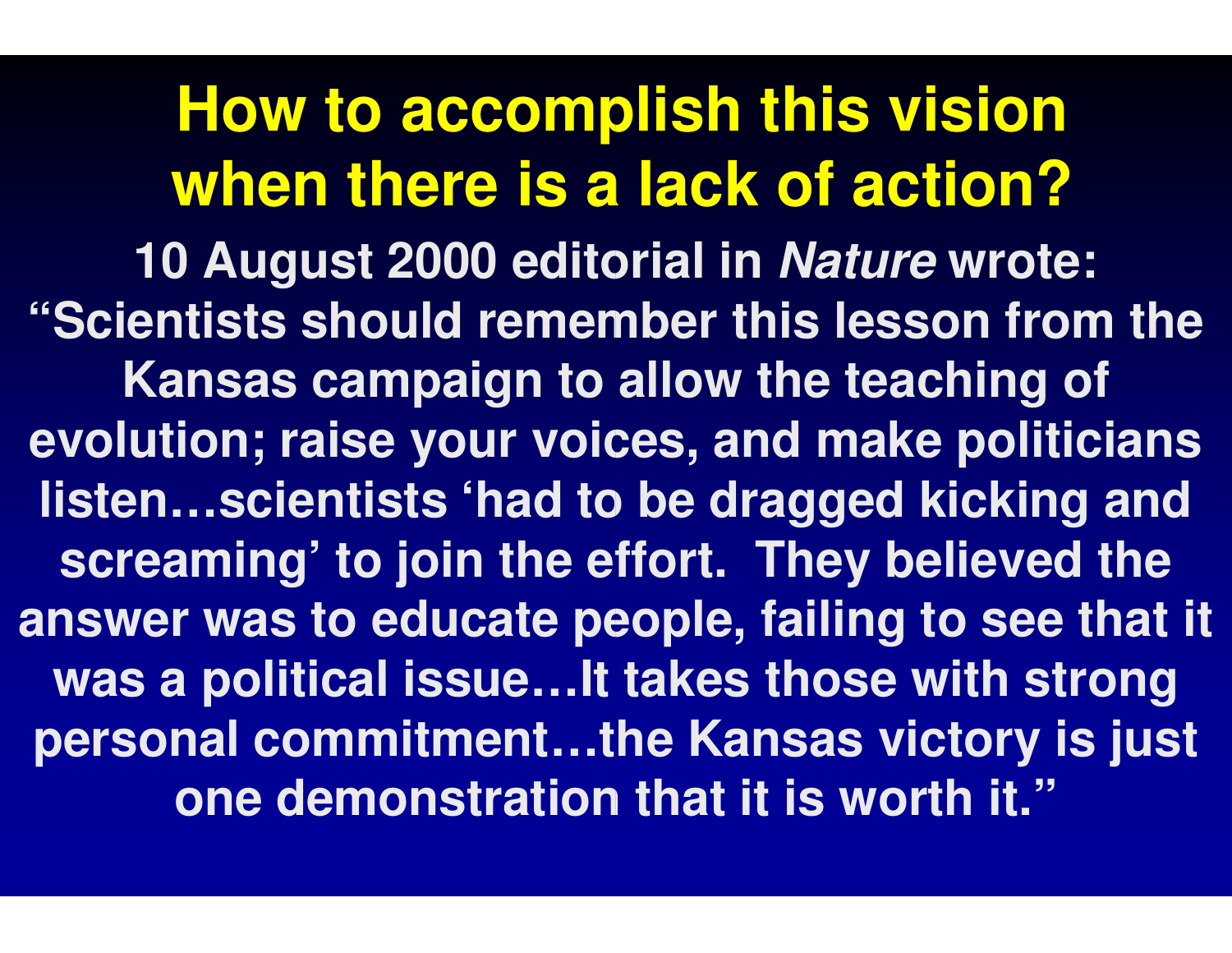**RID is Researchers against Inactivity-related Diseases www.ridinactivity.org**

- **140 members in RID**
- **Two petition drives to Dr. Ehrenfeld**
- Letter campaign for IOM study of S **<u>Example 10 and study</u> of SeDS**
- ■ Been to Capital Hill 3 times in last 10 mo.
- **Service Service Planning a 50-person trip to Capital Hill to meet Congress on 1 June 2001 during Baltimore ACSM meeting**
- WEB site
- **t shirts for spreading the word**